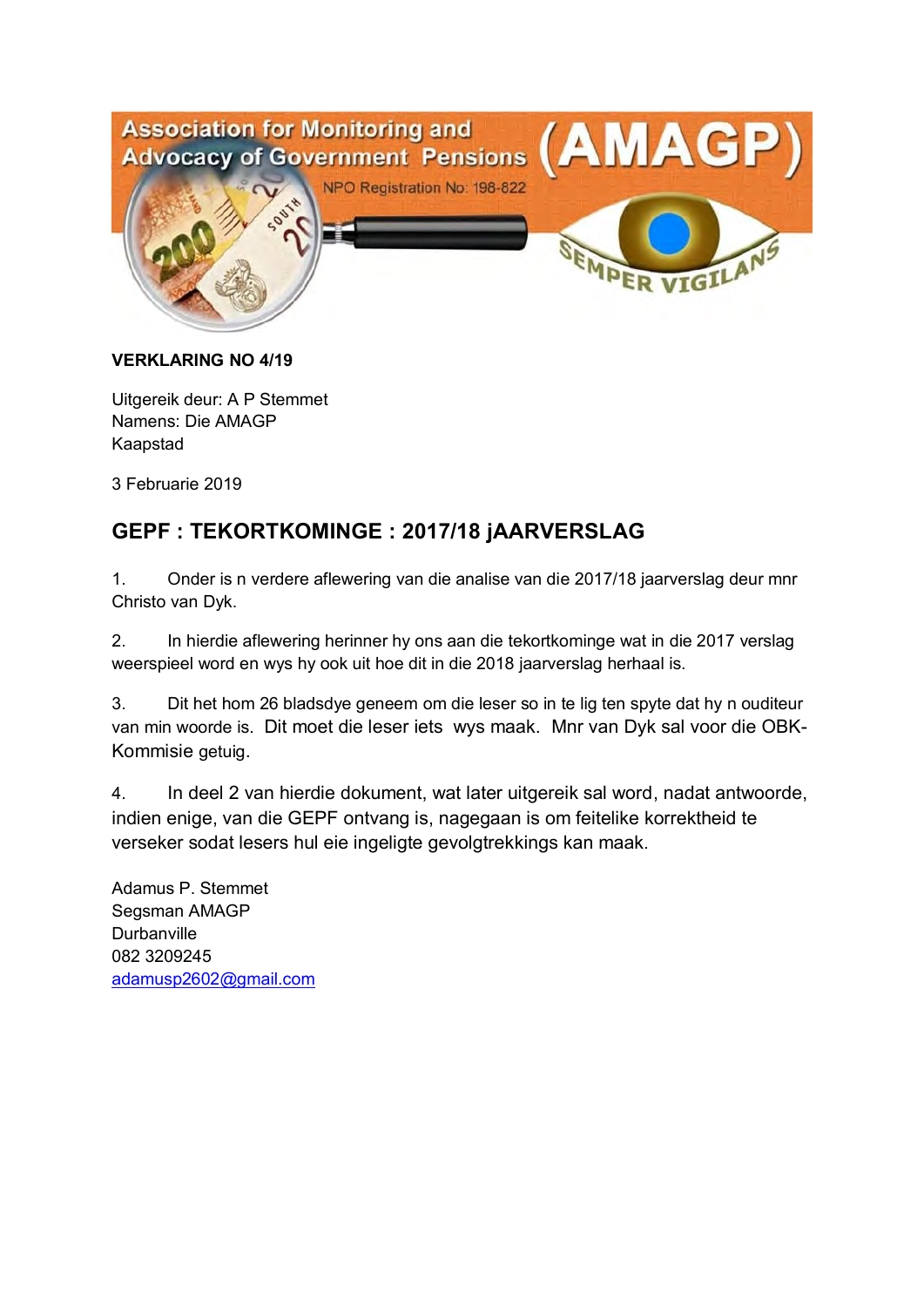

#### **STATEMENT NO 4/19**

Issued by A P Stemmet On behalf of : The AMAGP Cape Town

3 February 2019

# **GEPF : SHORTCOMINGS : 2017/18 ANNUAL REPORT**

1. Below is a further instalment in respect of the analysis of the 2017/18 annual report of the GEPF by Mr Christo van Dyk.

2. In this instalment he refers to previously emphasised short comings revealed about the 2017 report and shows us to what extent they were repeated in the 2018 report.

3. Being known to be an auditor of few words it is significant that his report required coverage of 26 pages. Mr van Dyk will testify before the PIC Commission.

4. In part 2 of this document, which will be issued later, after answers, if any, which are received from the GEPF, will be checked to ensure the factual correctness, thus enabling readers to make their own informed conclusions.

Adamus P Stemmet Spokesman AMAPG **Durbanville** 082 320 9245 adamusp2602@gmail.com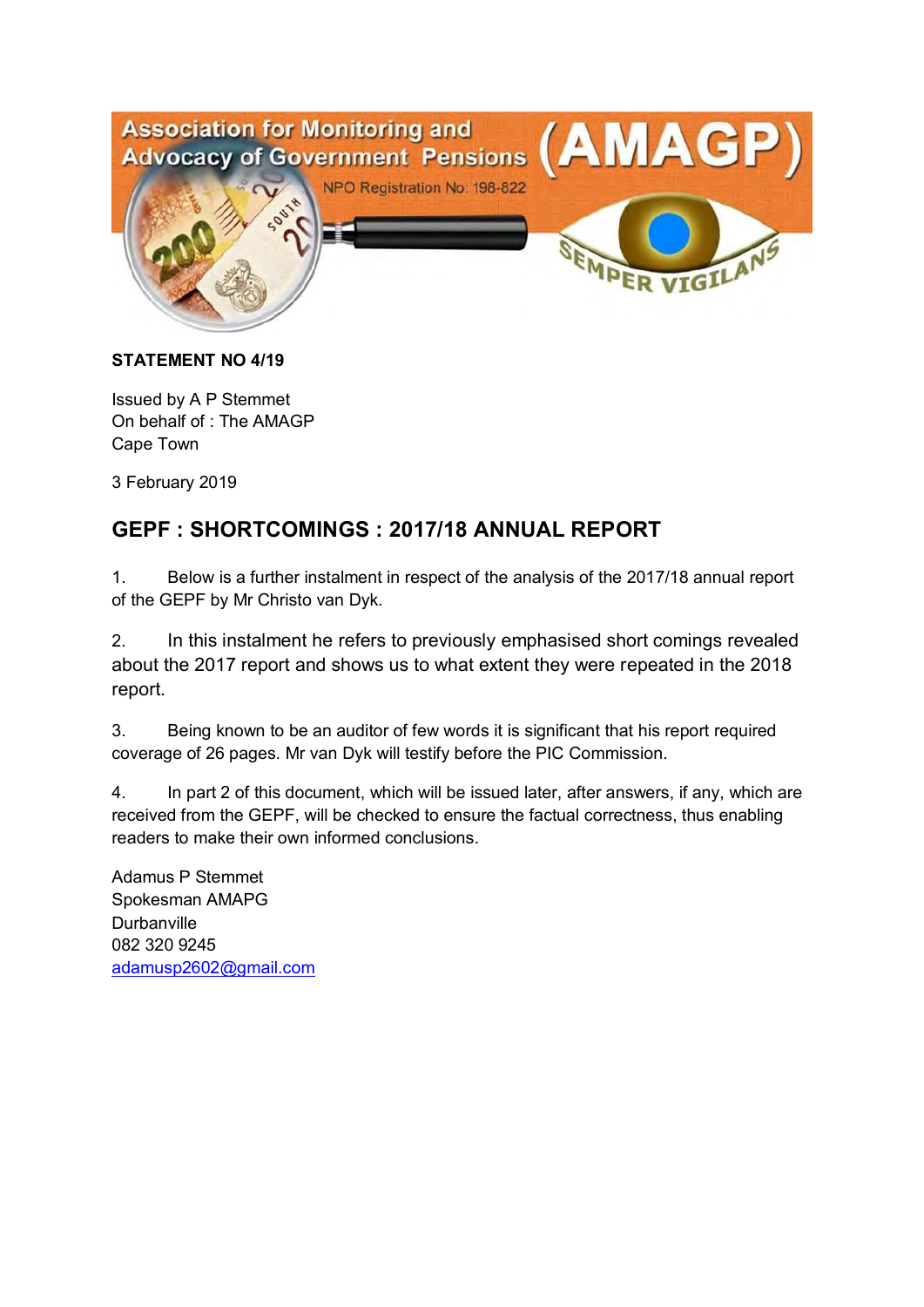# **GEPF 2018 ANNUAL REPORT (AR) REVIEW**

# ALL THE ELEPHANTS IN ONE ROOM

In the 2018 AR the GEPF refers to the elephant in the room and then elaborates on certain investments which made headlines during 2017/8. They however do not deal with the biggest elephant in the room namely the PIC, its external investment manager.

My review will shine the light on a couple of other Elephants, who also has been in the room for a while but do not get honorable mentions in the AR. Discrimination against the older Elephants cannot be supported. For completeness sake, they need to be mentioned.

THE FRAMEWORK FOR THE REVIEW

- **<b>GRAFIRST GLANCE**
- **MA VISION : GLOBAL LEADER & REPUTABLE PENSION FUND**
- **MISSION 1: SUSTAINABILITY**
- **MISSION 2: DELIVERY OF BENEFITS**
- **MAINISSION 3: EMPOWERMENT THRU COMMUNICATION**
- **FOTAL RECALL**
- **THE FUTURE: THE NEXT 4 YEARS**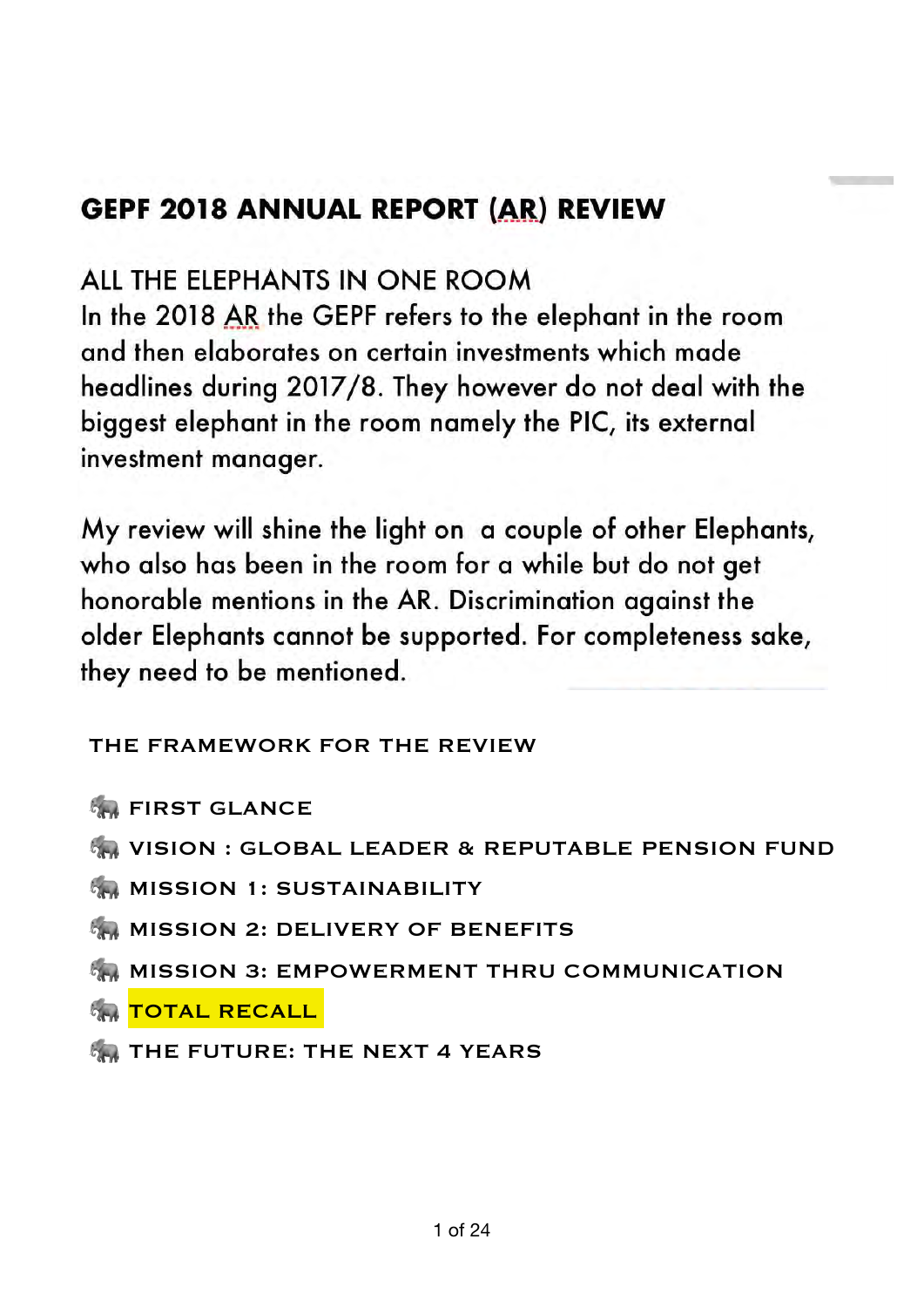# **TOTAL RECALL - THE INDIVIDUAL PARTS**

IN THIS CHAPTER WE WILL REVISIT THE 2017 ANNUAL REPORT REVIEW TO SEE IF THE GEPF ACTUALLY LISTENED AND IMPROVED DISCLOSURES.

PART 1: I WILL BRIEFLY STATE WHAT THE ISSUES WERE , AND THEN LOOK AT THE 2018 STATUS.

PART 2: I WILL EXPAND ON A NUMBER OF ISSUES WHERE FURTHER ANALYSIS WAS DONE ON THE "FACTS" AS PROVIDED BY THE GEPF. THESE "FACTS" WERE THEN CORROBORATED AGAINST OTHER INFORMATION READILY AVAILABLE IN THE PUBLIC DOMAIN.

# **BACKGROUND TO THE 2017 ANNUAL REPORT REVIEW**

THE REVIEW WAS DONE IN DECEMBER 2017 AND COVERED THE FOLLOWING BROAD CATEGORIES:

- BUSINESS PLAN AND BUDGET ISSUES
- INFLATION AND AFFORDABILITY
- INVESTMENT PERFORMANCE
- NO TENDERS
- PERFORMANCE INFORMATION

# **THE TRUSTEES DID NOT ANSWER ONE QUESTION THEMSELVES.**

REPLIES WERE PROVIDED BY THE PRINCIPAL EXECUTIVE OFFICER (PEO), WHO IN ALL FAIRNESS, IS THE HEAD OF ADMINISTRATION BUT NOT THE ACCOUNTING AUTHORITY. SO TECHNICALLY, I DID RECEIVE A RESPONSE, BUT VERY FEW ANSWERS TO MY QUESTIONS. NO ADEQUATE ANSWERS WERE FORTHCOMING FROM THOSE THAT SHOULD BE ACCOUNTABLE, NAMELY THE TRUSTEES.

IN THE END, FOR MOST PART, MY NEED FOR INFORMATION REMAINED. THIS REQUIRED FURTHER ANALYSIS, RESEARCH AND CORRESPONDENCE IN THE LEAD UP TO THE RELEASE OF THE 2018 ANNUAL REPORT.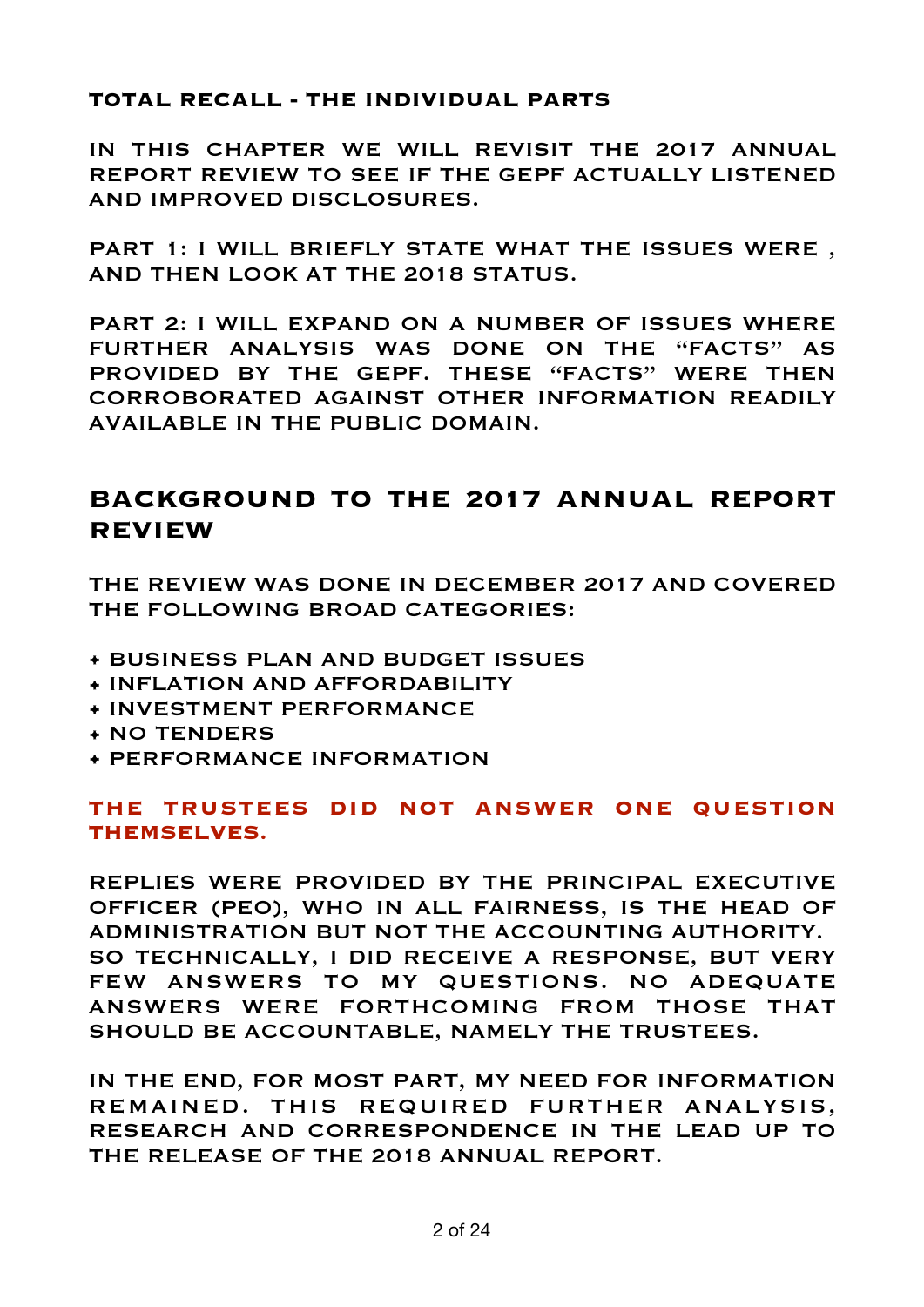### **OVERALL SUMMARY: REVISIT THE 2017 ANNUAL REPORT REVIEW**

#### **THE 2018 ANNUAL REPORT** STILL DOES NOT INCLUDE:

- PROPER PREDETERMINED OBJECTIVES REPORTING
- PROPER REPORTING OF PERFORMANCE INFORMATION, NO BUDGET VS ACTUALS PER LINE ITEM.

#### **INFLATION AND AFFORDABILITY CONTEXT:**

- CPI ACTUALLY REDUCED BY 2,31% FROM 6.12% IN 2017 TO **3,81% IN 2018.**
- PENSIONERS ANNUAL INCREASES ON AVERAGE WAS 5,8% SINCE 2015.
- TRUSTEES RELATED EXPENDITURE **INCREASED BY 32,2% (2017: 45%)** NO BOARD PERFORMANCE APPRAISALS WAS DONE IN 2017 AND 2018.
- INVESTMENT RELATED EXPENSES **INCREASED BY 28,9%!** IN 2018 IT WAS 4,9BN (2017: 3,8BN)
- D I R E C T E X P E N D I T U R E INCURRED BY ASSET MANAGERS FALLS OUTSIDE THE GEPF'S BUDGET CONTROL. IT HAS INCREASED BY 42% (R800MILLION) TO 2,7BN (2017: 1,9BN) **IT NOW REPRESENTS 45% OF THE T O T A L E X P E N D I T U R E DISCLOSED BY THE GEPF!**



- A C T U A L I N V E S T M E N T PERFORMANCE WAS 8,5% (2017 : 4,6%). THIS **IS LESS** THAN THE ACTUARY EXPECTATIONS/ DISCOUNT RATE OF 11,4%. THE SHORTFALL CAUSES A **"SUBSTANTIAL STRAIN"** TO THE FUND ESTIMATED TO BE R195BILLION OVER THE LAST 4 YEARS.
- LOSSES WITH THE SALE OF INVESTMENTS ALMOST DOUBLED UP SINCE 2017 (1,7BN VS 979MILLION) AND STILL NO IMPROVED DISCLOSURE.
- SCRIP LENDING REDUCED BY HALF. STILL NO CLARITY AS TO THE AMOUNT RECEIVED AS REVENUE.
- AT LEAST +-70% OF PROCUREMENT ARE DONE WITHOUT FOLLOWING THE PRESCRIPTS OF THE GEPF'S OWN SCM POLICY. THE AR CARRIES NO DISCLOSURE ON THE DEVIATION.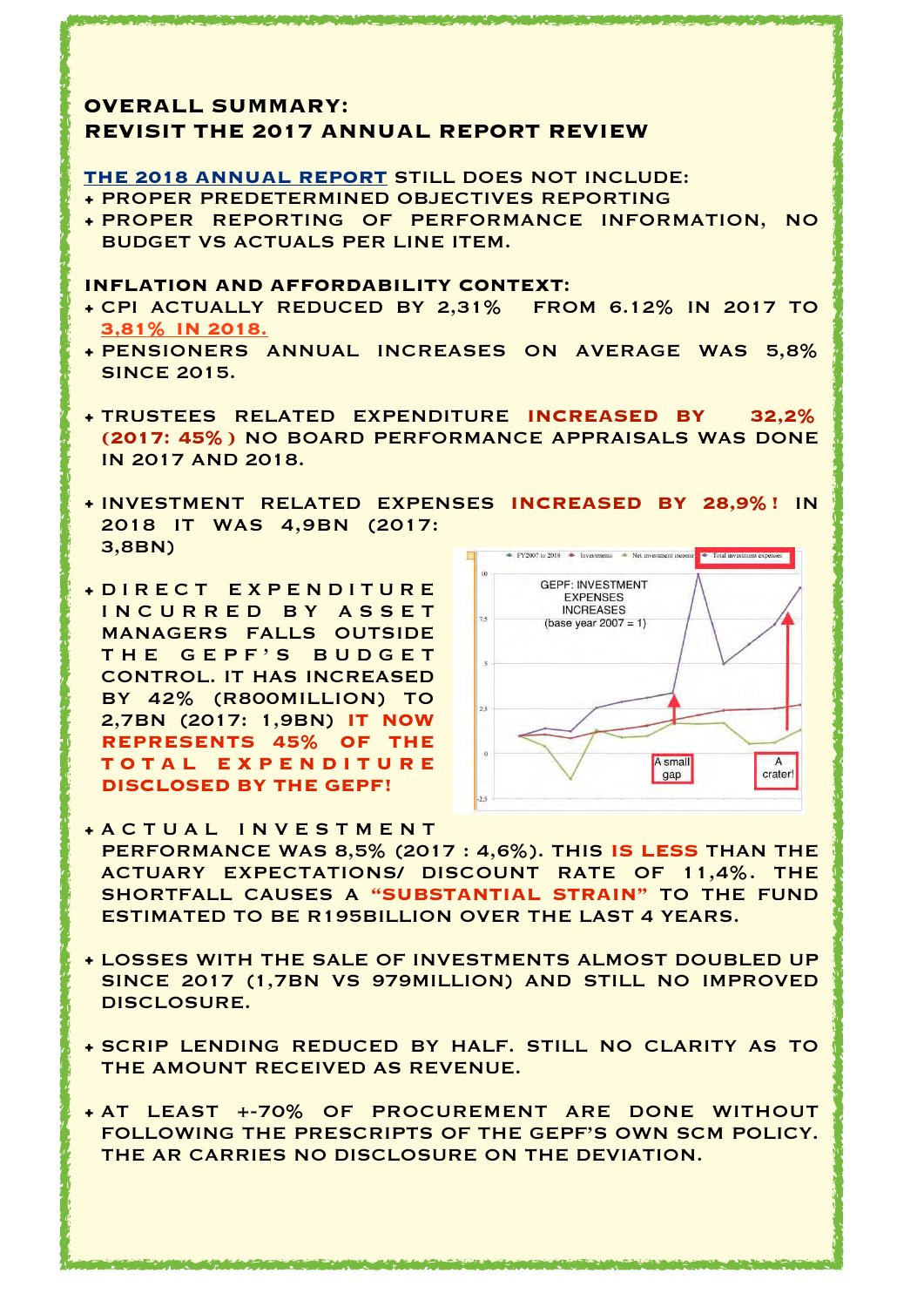# **BUSINESS PLAN AND BUDGET ISSUES**

SUMMARY OF THE ISSUES RAISED IN 2017:

ACHIEVEMENT AGAINST THE BUSINESS PLAN AND THE BUDGET: AS A START, THE APPROVED BUSINESS PLAN AND BUDGET WAS NOT IN THE PUBLIC DOMAIN.

#### **2018 STATUS**

THE DISCLOSURE IN THE AR HAS NOT IMPROVED TO THE EXTENT TO ACTUALLY COMPLY WITH SECTION 10 OF THE GEPLAW.

THE RESULT IS AN ANNUAL REPORT THAT IS NOT COMPLETE AND DOES NOT DISCLOSE ALL THE RELEVANT AND REQUIRED INFORMATION ACCURATELY AND

COMPLETELY.

THE ABSENCE OF THE REQUIRED DISCLOSURES ALSO IMPACTS THE WORK OF THE AUDITORS, WHO SHOULD, IN TERMS OF GEPLAW S13(2)(A)(II), PROVIDE A REPORT ON...." WHETHER THE INFORMATION FURNISHED IN TERMS OF SECTIONS 9 AND 10 IS FAIR IN ALL MATERIAL RESPECTS AND, IF APPLICABLE, ON A BASIS CONSISTENT WITH THAT OF THE PRECEDING YEAR."

BUT THE AUDITORS CANNOT PROVIDE SUCH AN

C O N C L U S I O N ON FAIRNESS B E C A U S E THERE IS N O T H I N G DISCLOSED IN A W A Y T H A T ALLOWS THEM TO AUDIT AND THEN TO REPORT IN THIS MANNER.

10 Report by Board on state of affairs, business and financial position of **Fund** 

(1) The Board of Trustees shall together with its annual financial statements submit to the Minister a report with regard to the state of affairs, the business and the financial position of the Fund and the degree in which the objects of the Fund have been furthered.

- (2) Such a report shall in addition-
	- (a) set out the functions and objects of the Fund;
	- (b) set out the extent to which the objectives of the Fund for the financial year in question have been achieved;
	- (c) contain relevant performance information with regard to the economical efficient and effective application of the resources of the Fund; and
	- (d) indicate the total amount of all money received from the Government in respect of the financial year in question and contain information of all financial commitments by the Government in favour of the Fund.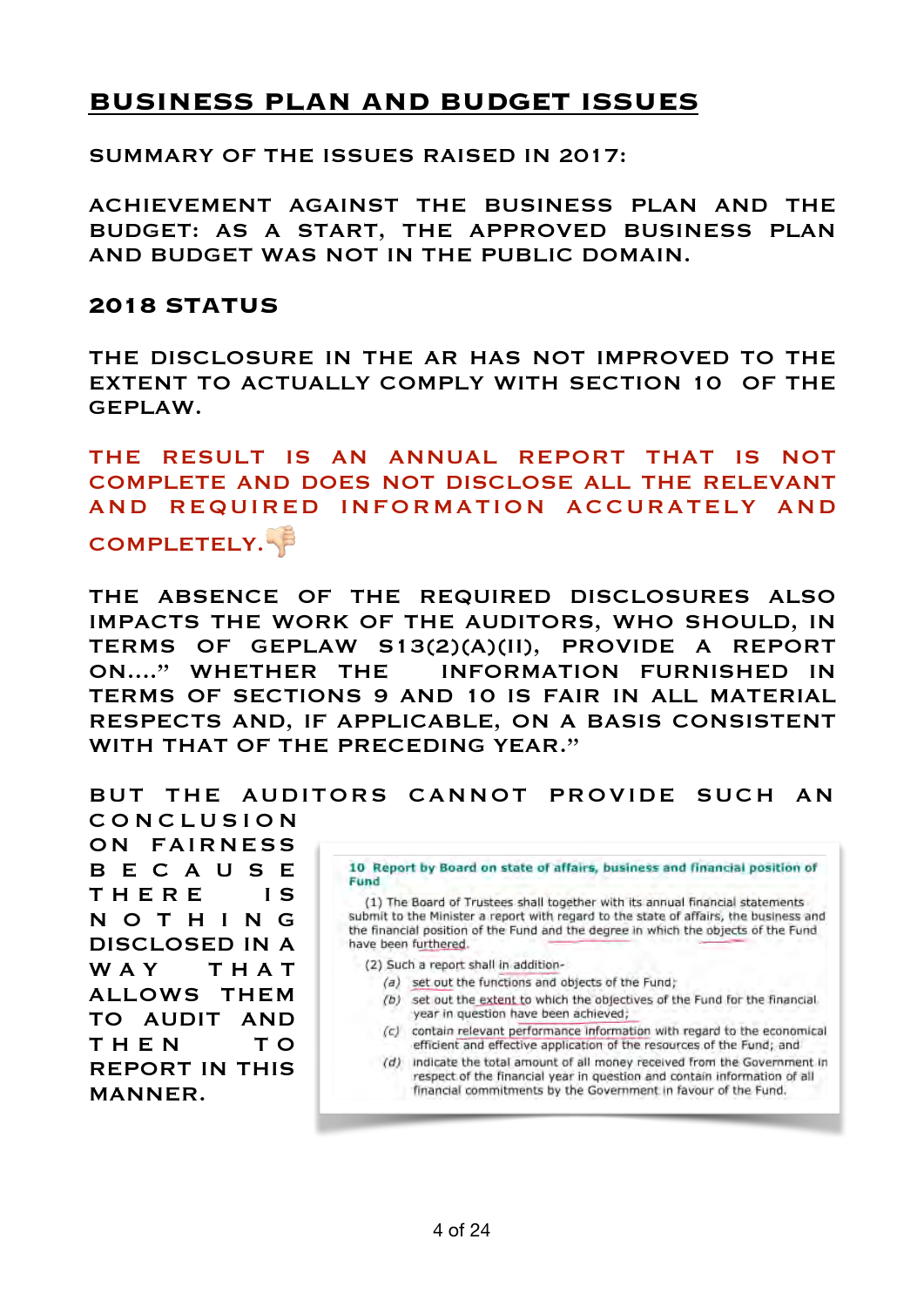REMEMBER! THE NON COMPLIANCE WITH THE REQUIREMENTS OF THE GEPLAW WAS POINTED OUT TO THE TRUSTEES IN DECEMBER 2017 ALREADY.

# **PERFORMANCE INFORMATION**

SUMMARY OF THE ISSUE RAISED IN 2017:

I HAVE REVIEWED THE ANNUAL REPORT 2017 AND CANNOT READILY FIND INFORMATION THAT SUPPORTS COMPLIANCE WITH S10(2)(C). PLEASE DIRECT ME TO THOSE SECTIONS IN THE ANNUAL REPORT WHERE THE RELEVANT PERFORMANCE INFORMATION CAN BE FOUND.

S10(2)(C) DEALS WITH THE ECONOMICAL, EFFICIENT AND EFFECTIVE USE OF RESOURCES.

# **2018 STATUS**

THE 2018 AR ON PAGE 16 REVEALS

"THE GEPF INCURRED R3.2 BILLION IN EXPENDITURE FOR THE YEAR ENDED 31 MARCH 2018 AGAINST A BUDGET OF R3.4 BILLION, WHICH REPRESENTS A TOTAL EXPENDITURE OF 94% OF THE BUDGET. THE EXPENDITURE EXCLUDES OTHER DIRECT EXPENDITURE THAT WAS INCURRED DIRECTLY BY ASSET MANAGERS TO THE VALUE OF R2.7 BILLION."

**THIS DISCLOSURE REMAINS INADEQUATE.**"

TO ILLUSTRATE HOW INADEQUATE THE GEPF'S DISCLOSURES ARE, PLEASE CONSIDER THE CALCULATIONS IN THE TABLE HEREWITH. THE DATA COMES DIRECTLY FROM THE AR PAGE 16 AND THE NOTES TO THE FINANCIAL STATEMENTS.

IS IT A COINCIDENCE THAT THE STANDOUT LINE ITEM IN THIS ANALYSIS (DIRECT EXPENDITURE INCURRED BY ASSET MANAGERS) IS THE ONE THAT FALLS OUTSIDE OF THE BOARDS BUDGET AND AS A CONSEQUENCE OUTSIDE THE NORMAL BUDGET CONTROLS?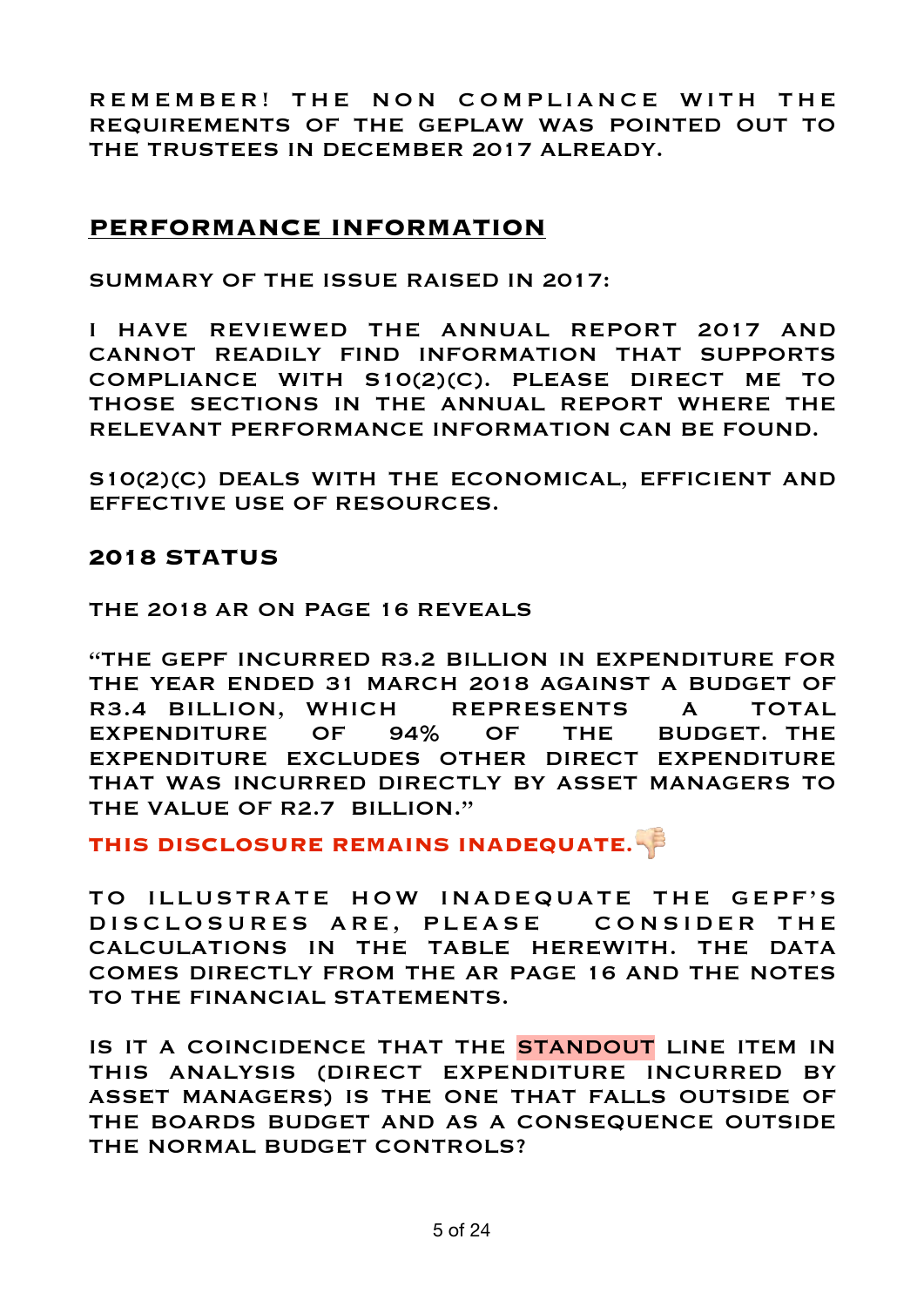# FURTHERMORE, THESE ITEMS HAVE NOT BEEN PROCURED ITO THE GEPF'S OWN SCM POLICY.

| <b>GEPF EXPENDITURES (R' BILLION)</b>                                       |            | <b>FY2017</b> | <b>FY2018</b> | <b>COMPA %</b> |
|-----------------------------------------------------------------------------|------------|---------------|---------------|----------------|
| <b>BUDGET</b>                                                               | <b>BUD</b> | 3,6           | 3,4           | $-5,6%$        |
| <b>ACTUAL</b>                                                               | A          | 2,9           | 3,2           | 10,3%          |
| DIRECT EXPENDITURE ASSET MANAGERS                                           | B          | 1,9           | 2,7           | 42,1%          |
| <b>TOTAL EXPENDITURE (2018AR PAGE 16)</b>                                   | $A + B$    | 4,8           | 5,9           |                |
|                                                                             |            |               |               |                |
| <b>DETAILED BREAKDOWN PER THE NOTES</b><br>TO THE 2018 FINANCIAL STATEMENTS |            |               |               |                |
| NOTE 15 INVEST EXPENDITURE                                                  | C          | 3,80          | 4,90          | 28,9%          |
| NOTE 17 ADMIN EXPENDITURE                                                   | D          | 0,98          | 1,04          | 6,1%           |
| <b>TOTAL</b>                                                                | $C+D$      | 4,78          | 5,94          | 24,3%          |
|                                                                             |            |               |               |                |
| <b>STATS</b>                                                                |            |               |               |                |
| <b>ACTUAL VS BUDGET</b>                                                     | A/BUD      | 80,6%         | 94,1%         |                |
| DIRECT VS TOTAL EXPENDITURE                                                 | $B/A + B$  | 39,6%         | 45,8%         |                |
| DIRECT VS INVEST EXPENDITURE                                                | B/C        | 50,0%         | 55,1%         |                |
| <b>INVESTMENT EXP VS TOTAL</b>                                              | $C/A + B$  | 79,6%         | 82,5%         |                |

APPARENTLY, THESE DIRECT EXPENSES ARE MONITORED. BUT BASED ON THE INCREASES AND RATIOS ABOVE, HOW EFFECTIVE CAN THIS POST FACTO MONITORING REALLY  $BF$ ?

YEAR ON YEAR THE TOTAL INVESTMENT EXPENSES HAS INCREASED BY 28,9%. THIS INCREASE IS TOTALLY OUT OF LINE WHEN COMPARED TO THE ACTUAL INCREASE IN INVESTMENTS (8%) AND WITH DUE CONSIDERATION OF THE REDUCTION IN INFLATION SINCE 2017. SURELY THESE FACTS REQUIRES SOME DISCLOSURE AND EXPLANATION AS IT IS WELL KNOWN THAT RAPIDLY RISING COSTS ARE A CANCER TO A PENSION FUND.

CONSIDER FURTHER THAT ALL THE ASSET MANAGERS ARE NOT APPOINTED BY THE GEPF ITSELF FOLLOWING A COMPETITIVE BIDDING PROCESS (ECONOMY)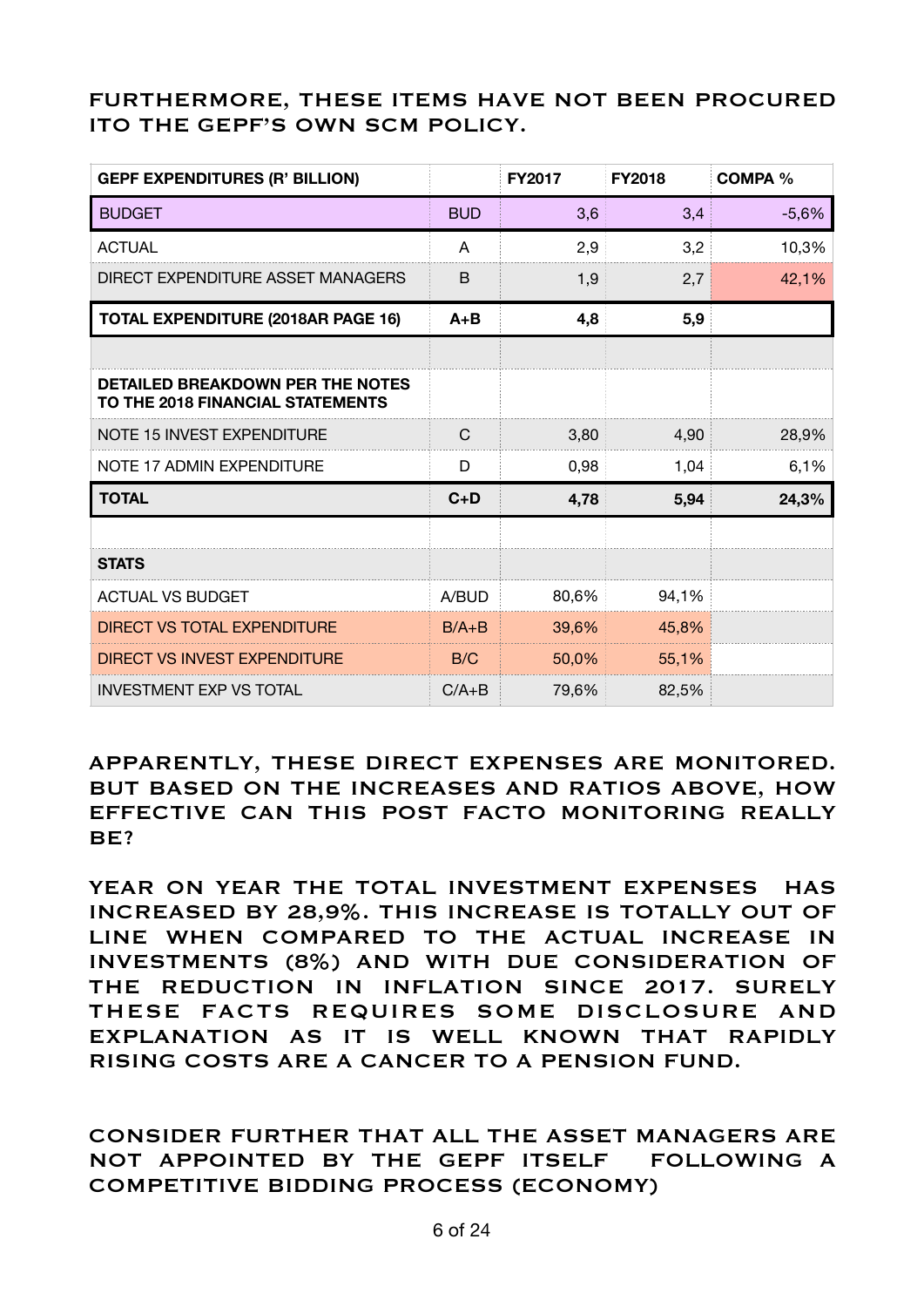### AND

THAT THE ACTUARY IN 2016 ALREADY IDENTIFIED BELOW EXPECTED INVESTMENT RETURNS AS A SIGNIFICANT STRAIN TO THE FUND (INEFFECTIVE)

#### AND

CONSIDERING THAT THE FUND IS CARRYING HIGHER INVESTMENT COSTS FOR COMPARATIVE REDUCED RETURNS. (INEFFICIENCY).

BASED ON THE CURRENT DISCLOSURES IN THE 2018 ANNUAL REPORT, COMBINED WITH THE ABOVE MENTIONED FACTORS, I CANNOT REACH THE CONCLUSION THAT THESE DIRECT EXPENSES AND THE TOTAL INVESTMENT EXPENSES ARE IN FACT ECONOMICAL, EFFICIENT AND EFFECTIVE,..**. CAN YOU?** 

# **INFLATION AND AFFORDABILITY**

SUMMARY OF THE ISSUES RAISED IN 2017:

THE AR UNFORTUNATELY DOES NOT IDENTIFY ("HIGHLIGHT") LINE ITEMS WHERE YEAR ON YEAR INCREASES EXCEEDS THE INFLATION RATE. IN ADDITION, NO NARRATIVE IS PROVIDED TO EITHER EXPLAIN OR TO JUSTIFY THE AFFORDABILITY OF THESE INCREASES.

ABOVE INFLATION INCREASES (SELECTED LINE ITEMS):

- PEO'S SALARY 3.5/3.2 =10%
- $+$  EXECUTIVE PAY 3.8/3 = 26%
- TRUSTEES REMUNERATION 8.7/5.6 = 55%
- $+$  STAFF REMUNERATION 15/12 = 25%
- AND THE RELATED PARTY DISCLOSURE PIC MANAGEMENT FEES 996.6/906.8 = 9.6%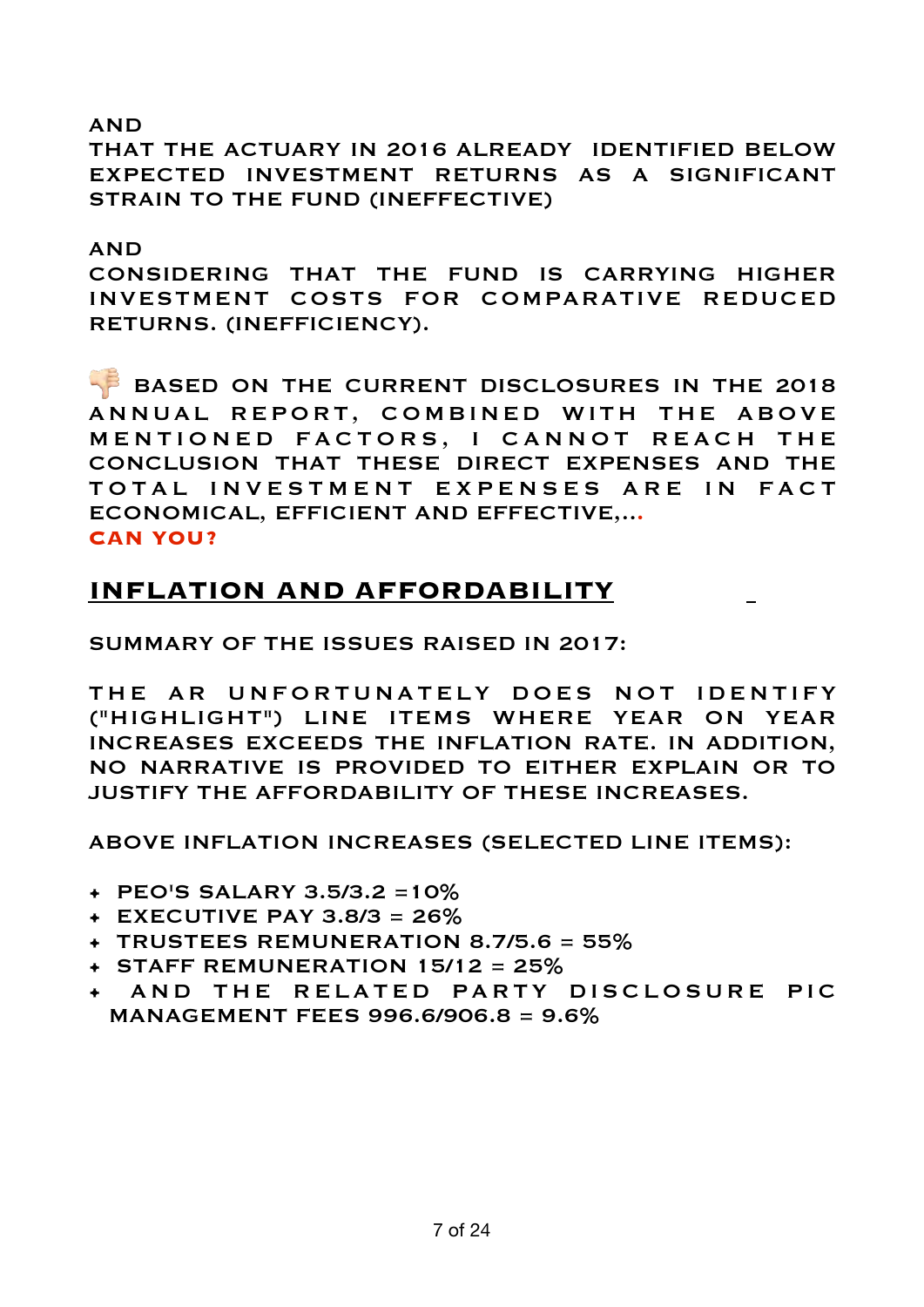# **2018 STATUS**

THE GEPF IN ITS INVESTMENT REPORT ON PAGE 36 OF THE 2018 AR INDICATED THE FOLLOWING ABOUT INFLATION...

During the year under review, the inflation rate as reflected by the Consumer Price Index (CPI) dropped to 3.81% (2017: 6.12%). CPI remained at the lower end of the South African Reserve Bank's (SARB) target range of 3% to 6%. The SARB cut the repo rate by 25 basis points in July 2017 and a further 25 basis points in March 2018, leaving the repo rate at 6.5%.

THERE IS STILL NO IDENTIFICATION AND NARRATIVE TO EXPLAIN OR JUSTIFY THE YEAR ON YEAR INCREASES WHICH CONTRIBUTED TO THE EXPONENTIAL GROWTH OF EXPENDITURE WHICH THE FUND MUST ABSORB. OVERALL THE TOTAL EXPENSES INCREASED BY 24,3% (CPI = 3,81%) **"** 

HEREWITH A RELOOK AT THE SPECIFIC LINE ITEMS IDENTIFIED IN THE 2017 REVIEW...

| <b>Rands MILLION</b>                            | <b>FY 2017</b> | <b>FY 2018</b> | <b>Increase</b> |
|-------------------------------------------------|----------------|----------------|-----------------|
| PEO's salary                                    | 3,5            | 3,8            | 8,6%            |
| Executive pay                                   | 3,8            | 5,8            | 52,6%           |
| <b>Trustees Remuneration</b>                    | 8,7            | 10,9           | 25,3%           |
| Staff remuneration                              | 15             | 14,5           | $-3,3%$         |
| Related party disclosure<br>PIC Management fees | 996,6          | 1100           | 10,4%           |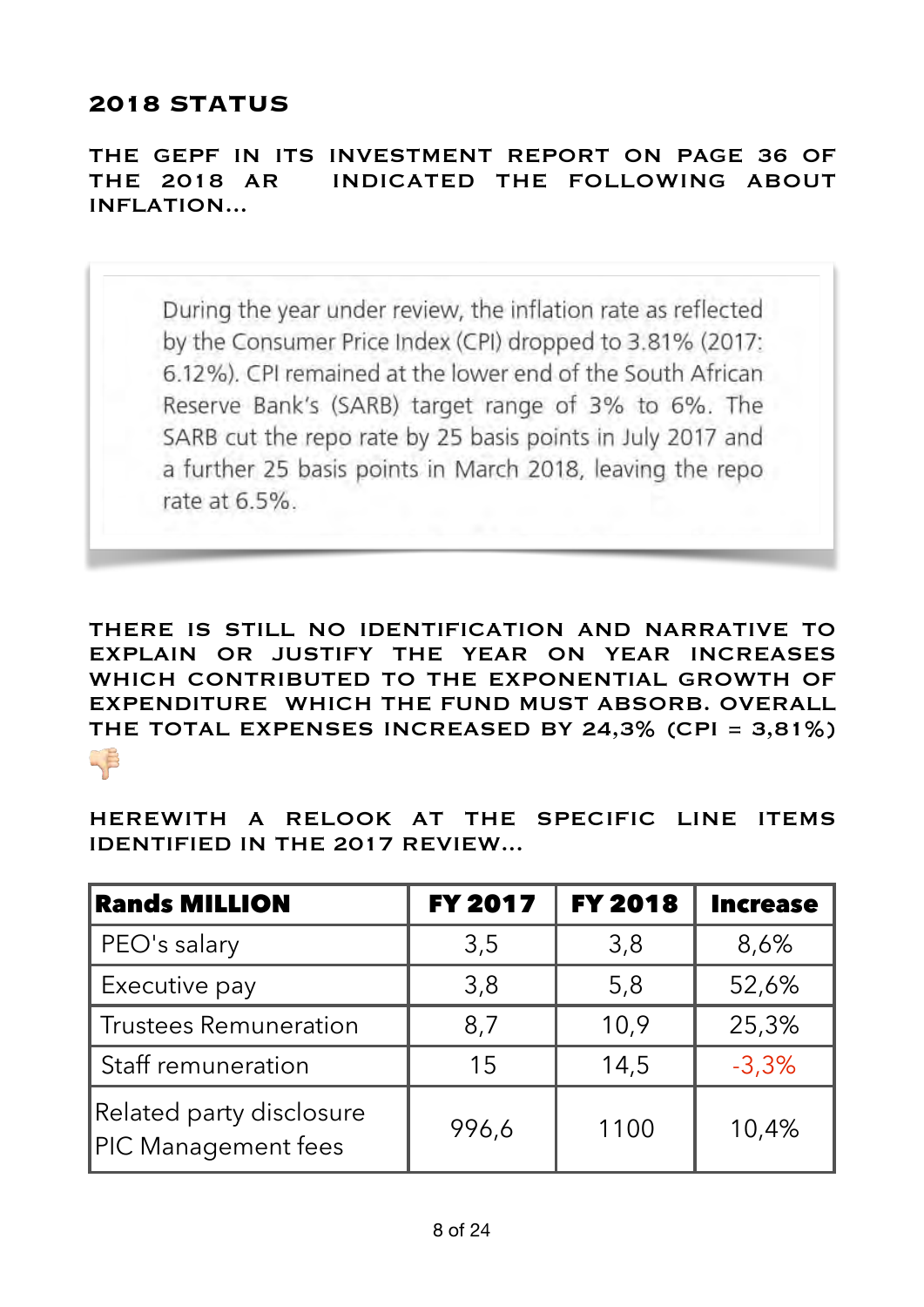IT WAS ONLY THE ONLY STAFF REMUNERATION THAT DECREASED. ALL THE OTHER EXAMPLES ARE CONTINUING ON THEIR FOREVER UPWARD TRAJECTORY FAR IN EXCESS OF CPI, WHICH WE KNOW HAS, YEAR ON YEAR, REDUCED BY 2,31% IE. FROM 6.12% IN 2017 TO 3,81% IN 2018. THIS REDUCTION YEAR ON YEAR IS ABOUT ONE THIRD. COMPARED WITH INFLATION, THE MAJORITY OF LINE ITEMS OF EXPENDITURE VISIBLE IN THE ANNUAL REPORT INCREASED OVER AND ABOVE CPI. NO NARRATIVE INDICATES INCREASED VOLUMES THAT COULD PARTLY EXPLAIN THE INCREASES.

#### **STANDOUT LINE ITEM - TRUSTEES EXPENDITURE**

THE TOTAL AMOUNT **PAID AS REMUNERATION** TO TRUSTEES SINCE 2015 HAS BASICALLY DOUBLED BY A MASSIVE R5,3MILLION (FROM R5,6MILLION TO R10,9MILLION). YEAR ON YEAR THE INCREASE WAS 25,3%

WHICH IS 6 TIMES THE CPI!

FURTHERMORE, HEREWITH IS A CALCULATION **INCLUDING** THE TRAVEL EXPENSES. FOR FY2018 THE INCREASE, INCLUSIVE OF TRAVEL AND OTHER EXPENSES, IS 32,2% WHICH IS 8 TIMES CPI!

| <b>Trustees</b><br>expenditure | Rands<br><b>Million</b> | <b>Millions</b> | <b>Increase Increase</b><br>% | <b>Board</b><br>perfor<br>mance<br>assess<br>ed? | Your<br>vote<br><b>YES</b><br>/NO | IF NOWHAT<br>% or Amount is<br>fair? |
|--------------------------------|-------------------------|-----------------|-------------------------------|--------------------------------------------------|-----------------------------------|--------------------------------------|
| <b>FY2015</b>                  | 5,7                     |                 |                               | <b>No</b>                                        |                                   |                                      |
| <b>FY2016</b>                  | 6                       | 0,5             | 5,3%                          | <b>Yes</b>                                       |                                   |                                      |
| <b>FY2017</b>                  | 8,7                     | 2,7             | 45,0%                         | <b>No</b>                                        |                                   |                                      |
| <b>FY2018</b>                  | 11,5                    | 2,8             | 32,2%                         | <b>No</b>                                        |                                   |                                      |
| <b>FY2019</b>                  |                         |                 |                               | YES!                                             |                                   |                                      |

THE CONTINUED INCREASED COST TO THE FUND APPEARS TO BE EXCESSIVE.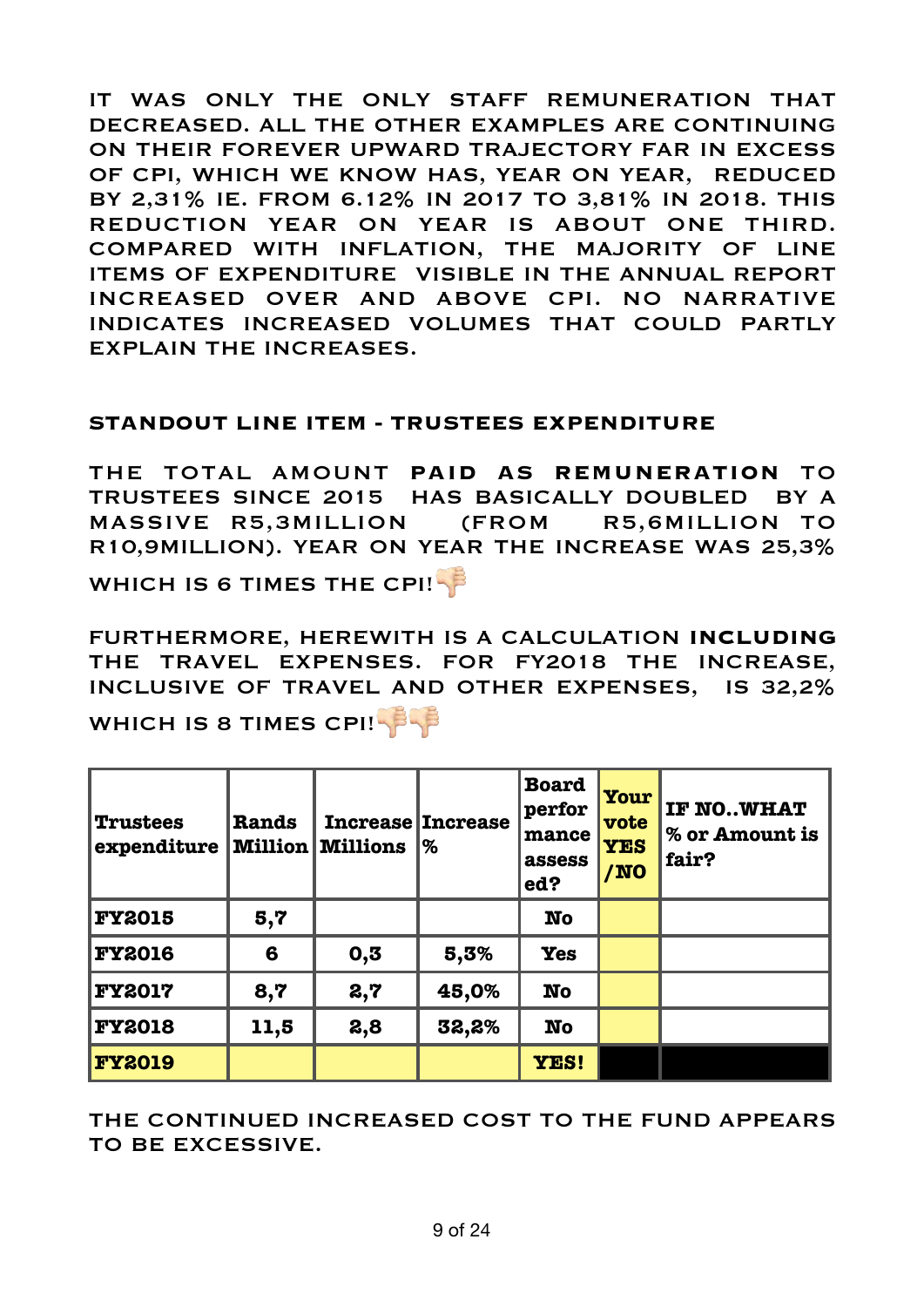THE NUMBER OF TRUSTEES SERVING ON THE BOARD REMAINED THE SAME, THE COMPENSATION IN THE PAST WAS DEEMED REASONABLE, AND THERE IS NO VISIBLE A D D I T I O N A L O U T P U T O R E X T R A O R D I N A R Y PERFORMANCE . ON TOP OF THIS, THERE IS THE MATTER OF THE TRUSTEES NOT PERFORMING BOARD ASSESSMENTS AS REQUIRED.

**ANOTHER OPPORTUNITY FOR YOU TO BE THE JUDGE.....** 

| <b>PENSION INCREASES</b> |      |  |
|--------------------------|------|--|
| <b>FY2015</b>            | 5,80 |  |
| <b>FY2016</b>            | 5,30 |  |
| <b>FY2017</b>            | 6,60 |  |
| <b>FY2018</b>            | 5,50 |  |

SO AS ONE OF THE 450 322 PENSIONERS WHO HAVE BEEN RECEIVING PENSION INCREASES ON AVERAGE OF 5,8% SINCE 2015,

HOW DO YOU FEEL ABOUT THESE YEAR ON YEAR INCREASED EXPENSES IN RESPECT OF TRUSTEES AS REPORTED ABOVE?

IF YOU COULD VOTE ON THE ACCEPTANCE OF THE ACTUAL EXPENDITURE, WOULD YOU APPROVE IT? AND IF NOT, WHAT WOULD YOU ALLOW?

**AT AGM'S SHAREHOLDERS DO VOTE ON MATTERS SUCH AS THIS. IT WOULD BE INTERESTING IF THIS**  EXERCISE WAS **PERFORMED AT THE GEPF.** 

**HANDS UP, HOW MANY G E P F M E M B E R S A R E H A P P Y W I T H T H E TRUSTEES EXPENDITURE, A M O U N T S A N D INCREASES SINCE 2015?** 



IN THE INTERIM, NOTHING STOPS GEPF MEMBERS AND PENSIONERS FROM CONSIDERING THE ABOVE AND SENDING YOUR VIEWS TO THE PARLIAMENTARY OVERSIGHT COMMITTEE'S DEALING WITH THE GEPF'S ANNUAL REPORT.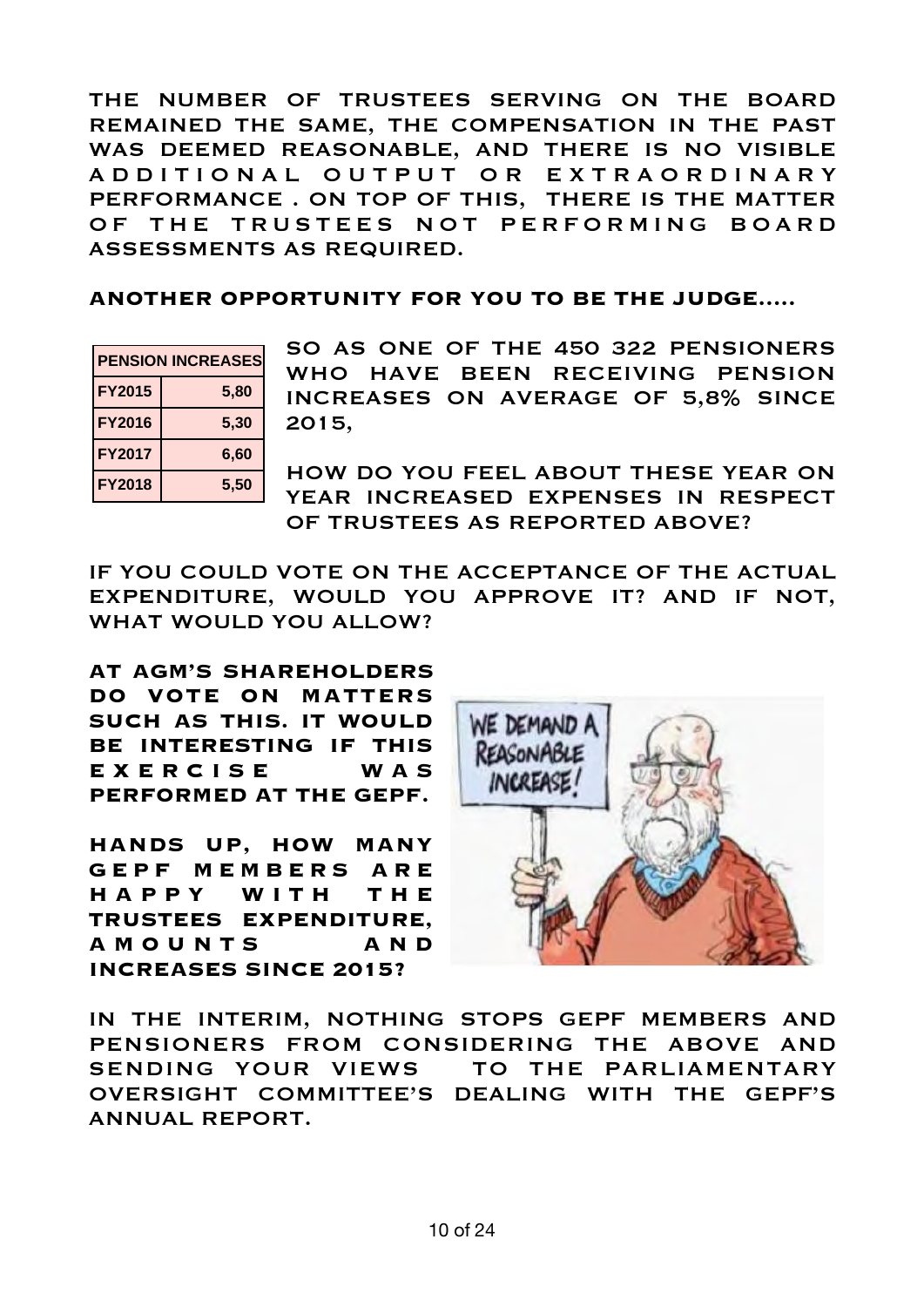# **INVESTMENT PERFORMANCE**

# **THE ACTUAL INVESTMENT PERFORMANCE REPORTED**  SUMMARY OF THE ISSUES RAISED IN 2017:

OUTPERFORMING THE BENCHMARK WAS DISCLOSED AS AN OVERACHIEVEMENT. UNFORTUNATELY, THE BENCHMARK USED WAS FAR BELOW THE MINIMUM OF THE OVERARCHING FRAMEWORK OF THE INVESTMENT BELIEFS. IN ADDITION, THE ACTUAL ACHIEVEMENT COULD NOT EVEN MATCH CPI.

# **2 0 1 8 S T A T U S - A C T U A L I N V E S T M E N T PERFORMANCE**

THE PEO REPORTED CORRECTLY THIS TIME **SOME** ON PAGE

15: "THE PENSION FUND ACHIEVED AN O V E R A L L I N V E S T M E N T P E R F O R M A N C E RETURN OF 8.5%, **UNDERPERFORMING** ITS STRATEGIC B E N C H M A R K RETURN OF 11.3%.  $\epsilon$ 

H E R E W I T H A N ESTIMATE OF THE

The 2016 Actuary report already reported that funding levels were reducing AND identified below expected investment returns as one cause of "substantial strain" to the Fund.(The 2016 actuary report page 29)

Investment returns:

A strain has arisen to the extent that the investment return achieved on the fair value of the assets was lower than that assumed. The Fund has earned an approximate return, net of management fees, of 8.97% per annum over the two years ending 31 March 2016. This is lower than the assumed discount rate (11.4% per annum) and has resulted in a substantial strain to the Fund.

S T R A I N A S REFERRED TO BY THE ACTUARY ...... (CALC: INVESTMENT BALANCE X STRAIN% X 0,8 )

**THE AMOUNT ESTIMATED BELOW IS SUBSTANTIAL AND** 

|               | <b>Investments</b><br><b>Rbillion</b> | <b>STRAIN%</b> | Amount<br><b>Rbillion</b> | <b>HAS</b><br>A<br><b>MATERIAL</b><br>IMPACT |
|---------------|---------------------------------------|----------------|---------------------------|----------------------------------------------|
| <b>FY2015</b> | 1 597                                 | 2,4%           | 31,0                      | THE<br>O N<br><b>FUNDING</b>                 |
| <b>FY2016</b> | 1638                                  | 2,4%           | 31,8                      | <b>RATIOS.</b>                               |
| <b>FY2017</b> | 1 6 64                                | 6,8%           | 90,5                      |                                              |
| <b>FY2018</b> | 1801                                  | 2,9%           | 41,8                      |                                              |
| <b>TOTAL</b>  |                                       |                | 195,2                     |                                              |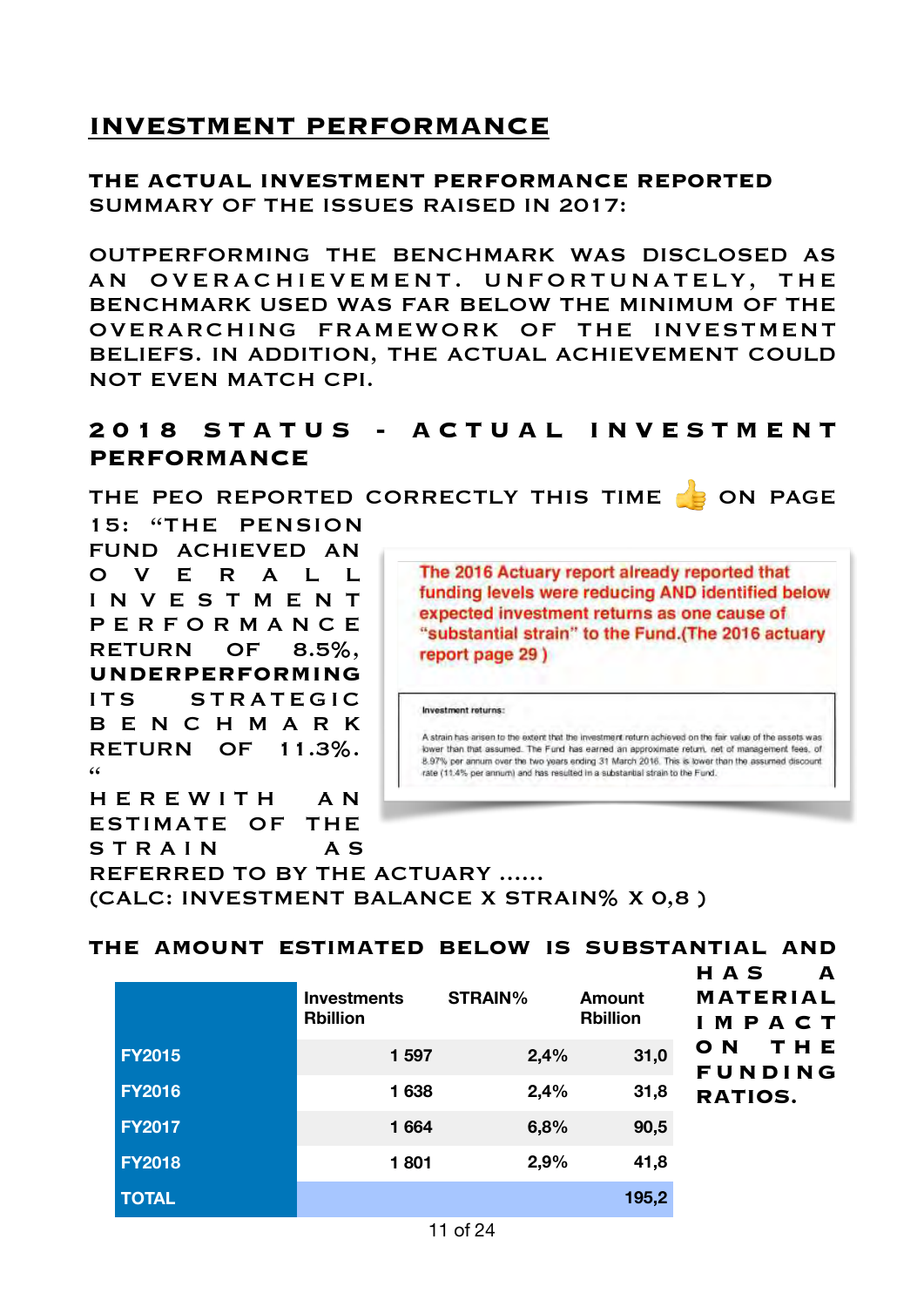#### **LOSS WITH THE SALE OF INVESTMENTS**  SUMMARY OF THE ISSUES RAISED IN 2017:

NOTE 15 TO THE ANNUAL FINANCIAL STATEMENTS (AFS) INDICATES AS A ONE LINE DISCLOSURE THAT LOSSES WITH THE SALE OF INVESTMENTS AMOUNTING TO RM979 (2016: RM 2298) WERE INCURRED. NO OTHER DETAIL WAS PROVIDED IN THE AR.

#### **2018 STATUS - LOSS WITH THE SALE OF INVESTMENTS**

THE AMOUNT IN 2018 WAS R1,7BN COMPARED TO R979MILLION IN 2017. SO LOSSES BASICALLY DOUBLED SINCE 2017! NOTWITHSTANDING THIS MATERIAL INCREASE, THERE IS NO IMPROVEMENT IN THE DISCLOSURE OF NOTE 15 TO THE FINANCIAL

STATEMENTS.

### **SCRIP LENDING**

SUMMARY OF THE ISSUES RAISED IN 2017:

NOTE 3.1.5 TO THE FINANCIAL STATEMENTS LISTS A NUMBER OF SCRIP LENDING TRANSACTIONS AMOUNTING TO RBN6.4

NO DISCLOSURE WAS MADE ITO THE CONSIDERATION(S) (THE FEES OR CHARGES PAYABLE BY THE COUNTER PARTY OR AGENT) WHICH WAS/WILL BE RECEIVED BY THE GEPF? IN THE EVENT PAYMENTS HAS BEEN RECEIVED IN YEAR, ITS UNCLEAR WHERE THE AMOUNTS ARE REFLECTED IN THE AFS OR INCLUDED AS PART OF ANOTHER AMOUNT IN THE NOTES TO THE AFS?

#### **2018 STATUS UPDATE - SCRIP LENDING**

NOTE 3.1.5 TO THE FINANCIAL STATEMENTS LISTS A NUMBER OF SCRIP LENDING TRANSACTIONS AMOUNTING TO RBN3.3 (2017: RBN6.4). SO ON FACE VALUE THE PRACTICE HAS REDUCED BY HALF SINCE 2017.

CONSIDERING THAT SCRIP LENDING IS REGARDED AS A LOW RISK PRACTICE WHICH GENERATES ADDITIONAL REVENUE TO PENSION FUNDS, THE REASON FOR THE REDUCTION YEAR ON YEAR SHOULD HAVE BEEN DISCLOSED.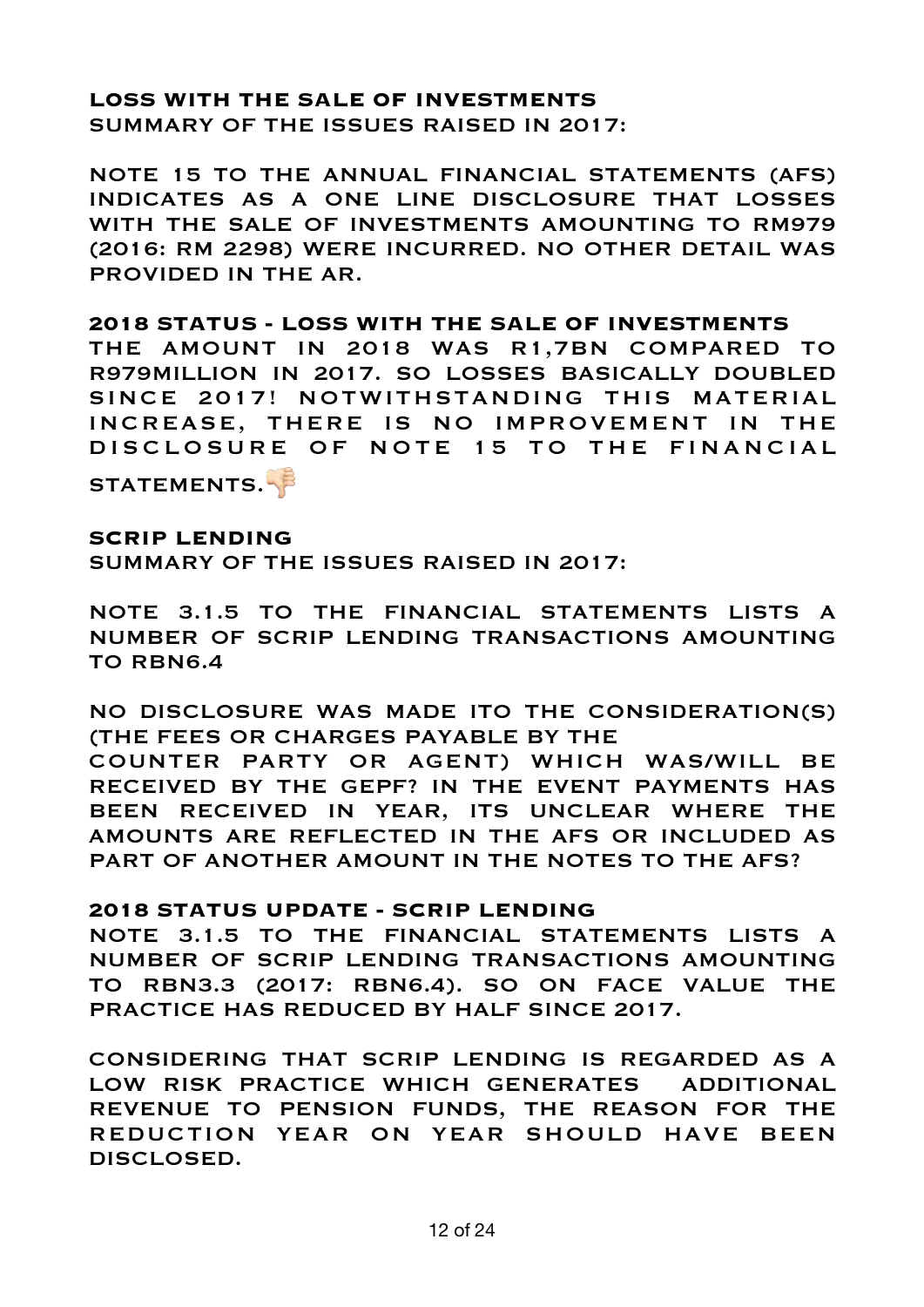# IN ADDITION, THERE IS STILL NO DETAIL PROVIDED AS TO THE ACTUAL AMOUNT RECEIVED AS REVENUE FOR THESE

TRANSACTIONS.

THERE IS ALSO NO CONFIRMATION AS TO THE STATUS OF A POLICY ON SCRIP LENDING.

ITS ALSO UNCERTAIN AS TO HOW AND WHY DEUTSCHE BANK WAS ELECTED/APPOINTED AS SOLE COUNTER-PARTY IRO EQUITIES.

#### **ADMINISTRATION EXPENSES\***

SUMMARY OF THE ISSUES RAISED IN 2017:

NOTE 17.1 ATTEMPTS TO PROVIDE A BREAKDOWN OF THE VARIOUS UNDERLYING AMOUNTS MAKING UP ADMINISTRATIVE EXPENSES FOR THE YEAR AMOUNTING TO RM976.

UNFORTUNATELY THE FIRST LINE ITEM IS DESCRIBED AS "ADMINISTRATION EXPENSES" AND AMOUNTS TO RM873 WHICH REPRESENTS 89% OF THE TOTAL.

THE PURPOSE OF NOTES TO THE AFS IS TO PROVIDE MORE DETAIL TO THE READER TO ENHANCE USEFULNESS AND ULTIMATELY ACCOUNTABILITY.

PLEASE PROVIDE A FURTHER BREAKDOWN OF THIS SIGNIFICANT AMOUNT DISCLOSED ONLY AS ADMINISTRATION EXPENSES.

# **2018 STATUS UPDATE - ADMINISTRATION EXPENSES**

NOTE 17 TO THE 2018 FINANCIAL STATEMENTS REMAINS SILENT ABOUT THE GPAA. IN ADDITION NO LINKAGE IS PROVIDED TO THE RELATED PARTY DISCLOSURE IN NOTE 22.  $\sqrt{3}$ 

(\* WITH HINDSIGHT, THE ISSUE OF ADMIN EXPENDITURE DOES NOT BELONG UNDER THE CATEGORY OF INVESTMENT PERFORMANCE. I KEPT IT HERE FOR CONSISTENCY PURPOSES ONLY)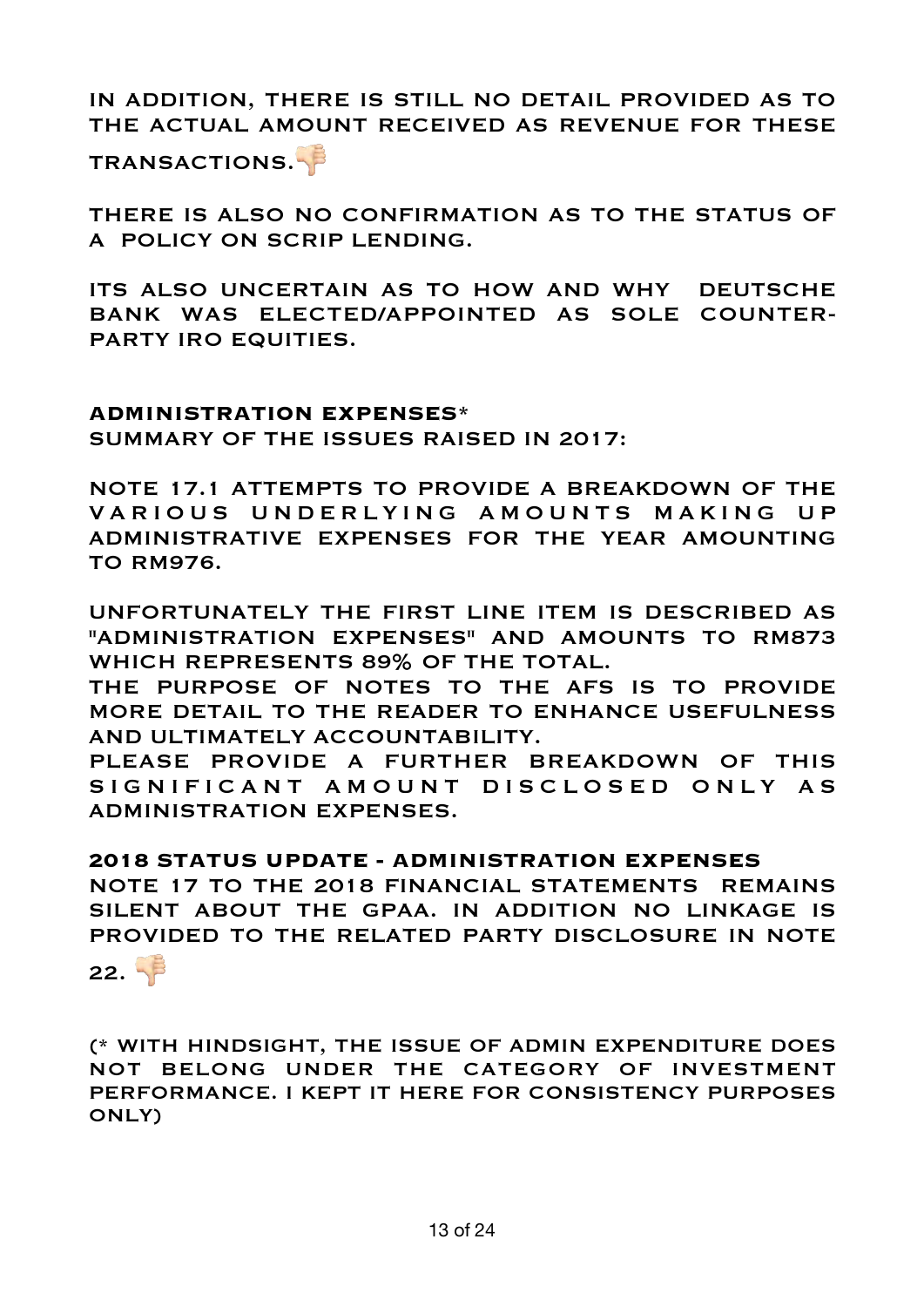# **NO TENDERS**

SUMMARY OF THE ISSUE RAISED IN 2017:

THE 2017 ANNUAL REPORT INCORRECTLY STATED THAT NO TENDERS WERE APPROVED BY THE BOARD DURING THE 2016/17 PERIOD UNDER REVIEW. (PAGE 25 OF THE AR REFERS)

THIS REPRESENTATION WAS CONTRADICTED BY NOTE 17.1 TO THE FINANCIAL STATEMENTS WHICH INDICATED THE FOLLOWING:

- AUDITORS FEES R3M(WE KNOW DELOITTE AND SABAT NEXIA ARE JOINT AUDITORS)
- ACTUARIAL FEES R3M+R2.6M( HOWARD BUCK?)
- INVESTMENT ACCOUNTING FEES R2.2M (STANDARD BANK?)
- INVESTMENT PERFORMANCE ANALYSIS R6.5M

(I ASSUME THE WORK DONE ITO THE ALM BID 7/2016 FOR ONE IS INCLUDED HERE)

**HOWEVER THE MOST SIGNIFICANT AMOUNT RELATES TO THE PAYMENT OF EXTERNAL MANAGEMENT FEES.** THE AMOUNT OF R1.4BN (NOTE 15) IS INVOLVED OF WHICH R996M WAS PAID TO THE PIC. IT IS NOT CLEAR WHICH EXTERNAL MANAGER(S) RECEIVED THE BALANCE OF +- R400MILLION.

AS THESE PROCURED SERVICES **FALLS WITHIN THE AMBIT OF THE SCM POLICY,** ITS UNCERTAIN, IN THE ABSENCE OF ANY OTHER MEANINGFUL DISCLOSURES WITHIN THIS AR, WHETHER A COMPETITIVE BIDDING PROCESS WAS INVOLVED.

# **2018 STATUS**

THE 2018 ANNUAL REPORT MAKES NO REFERENCE TO TENDERS AT ALL. SO THE GEPF AVOIDED REPEATING THE SAME MISTAKE IN 2018 .

**REGARDING THE OTHER ISSUES RAISED, THERE HAS BEEN NO IMPROVEMENT OR CLARITY. THE USE OF THE SUPPLY CHAIN MANAGEMENT POLICY (SCM) IS CENTRAL TO THIS...**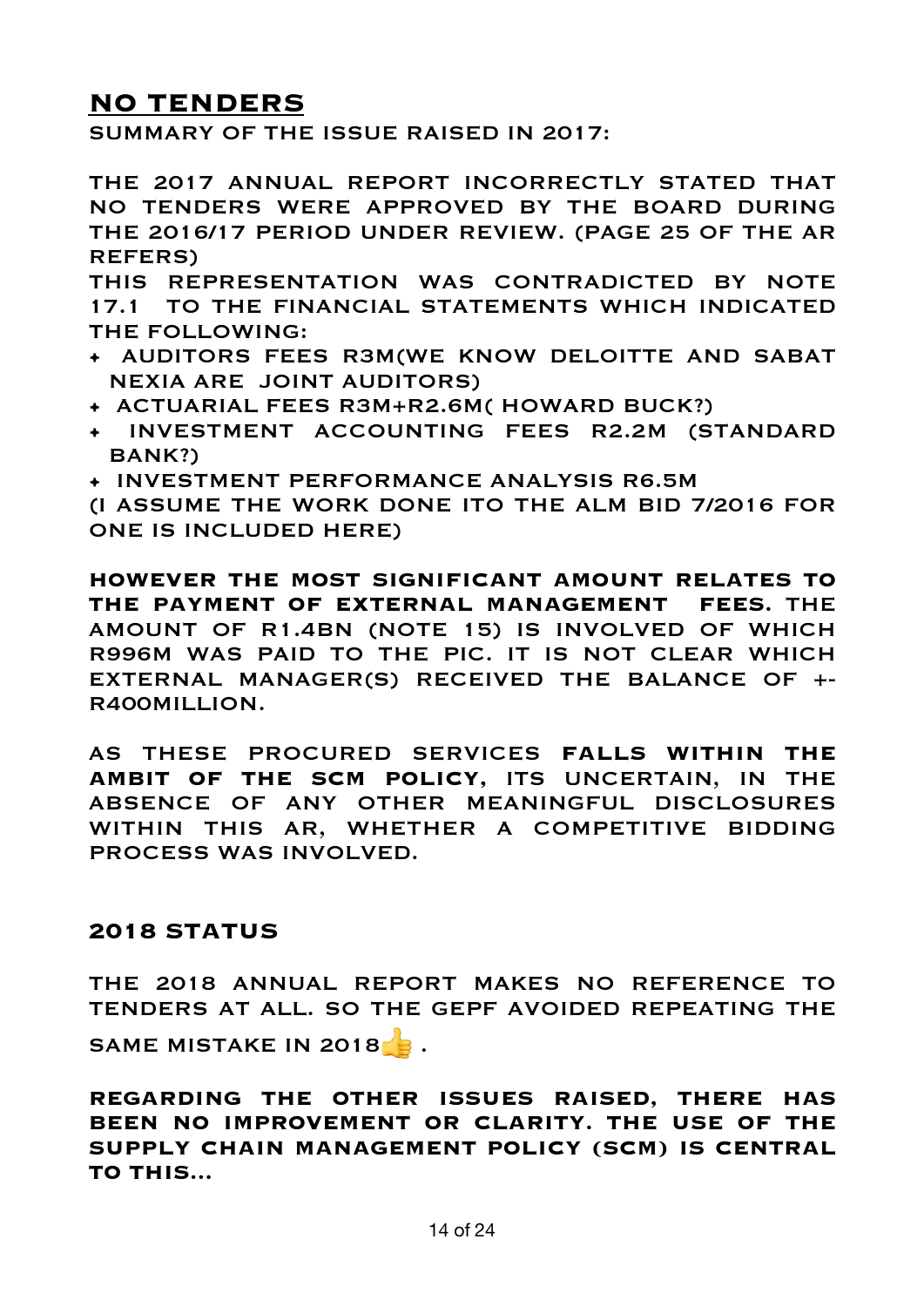### **OVERALL USE OF THE SCM POLICY**

ON PAGE 1 OF THE SCM POLICY ITS STATED THAT THE POLICY GOVERNS THE ..............

 ."...PROCUREMENT OF ALL G O O D S , W O R K S A N D SERVICES WITHIN THE GEPF"

THAT IS THE INTENTION, BUT THE ACTUAL SITUATION IS FAR REMOVED FROM THIS.

| <b>INTRODUCTION</b>                                                                                                                                                                                                                                                                                                                                                                                                                                                                                                                                                                                                                                              |
|------------------------------------------------------------------------------------------------------------------------------------------------------------------------------------------------------------------------------------------------------------------------------------------------------------------------------------------------------------------------------------------------------------------------------------------------------------------------------------------------------------------------------------------------------------------------------------------------------------------------------------------------------------------|
| This goldy is interded to quide all GEPF amployees and suppliers on the policy governing<br>produtement of all goods, works and services within the GEPF. The DEPF is a juristic performula<br>for the margoods of this policy, that GEPF's goals frays town aligned with public weder procurement<br>poph as indicated in the Public Finance Management Act, 1999 (Act No. 1 of 1999), as well as the<br>Preferential Frocurement Policy Fismeweek Act, 2011 (Act No. 5 of 2011). Ihe Sheed-Based Black<br>Edenomic Empowerment Act, 2003 (Act No. 53 of 2003) and the nearbid Treasury Regulations<br>which represent best precios in Sopply Chart Management. |
| PREAMBLE                                                                                                                                                                                                                                                                                                                                                                                                                                                                                                                                                                                                                                                         |
| This Suggey Chair Wanagement (SCM) Policy will registe the GIPT Supply Chain Wanagement<br>Policy that buckers affortive 20 April 2018                                                                                                                                                                                                                                                                                                                                                                                                                                                                                                                           |
| THE GEPT two compared the SCM sequestry proves in<br>monkined firstigh & Service Levini Agreement.                                                                                                                                                                                                                                                                                                                                                                                                                                                                                                                                                               |
| <b>APPLICABE ITY</b>                                                                                                                                                                                                                                                                                                                                                                                                                                                                                                                                                                                                                                             |
| This police will be applicable to all UEPF employees and signifiers.                                                                                                                                                                                                                                                                                                                                                                                                                                                                                                                                                                                             |

CONSIDERING THAT THE TOTAL ACTUAL EXPENDITURE IN 2018 WAS 5,9BN (2017: 4,8BN), AND EXCLUDING ITEMS THAT WOULD NOT BE PROCURED, THE TOTAL PROCUREMENT RELATED EXPENDITURE IS +- R4BN PER ANNUM.

FROM WHAT IS VISIBLE ON THE GEPF WEBSITE, ONLY A FRACTION OF THIS AMOUNT WAS ACTUALLY PROCURED IN TERMS OF THE SCM POLICY.

# **THE EXAMPLE OF EXTERNAL ASSET MANAGEMENT EXPENDITURE**

FOR EXAMPLE, BY LOOKING AT EXPENSES RELATED TO THE EXTERNAL ASSET MANAGERS ONLY THE FOLLOWING EMERGE.

IT DOES APPEAR TO BE COUNTERPRODUCTIVE TO HAVE A SCM POLICY WHICH IN EFFECT IS **NOT USED** FOR AT LEAST 70% OF PROCUREMENT!

| <b>R'BILLION</b>                                   | <b>FY2017</b> | <b>FY2018</b> | <b>COMBINED</b> |
|----------------------------------------------------|---------------|---------------|-----------------|
| <b>MANAGEMENT FEES EXTERNAL</b>                    | 1,4           | 1,6           | 3               |
| <b>DIRECT EXPENDITURE ASSET</b><br><b>MANAGERS</b> | 1.9           | 2,7           | 4,6             |
| <b>SUB TOTAL</b>                                   | 3,3           | 4,3           | 7,6             |
| <b>TOTAL EXPENDITURE</b>                           | 4,8           | 5,9           | 10,7            |
| <b>PERCENTAGE</b>                                  | 69%           | 73%           | 71%             |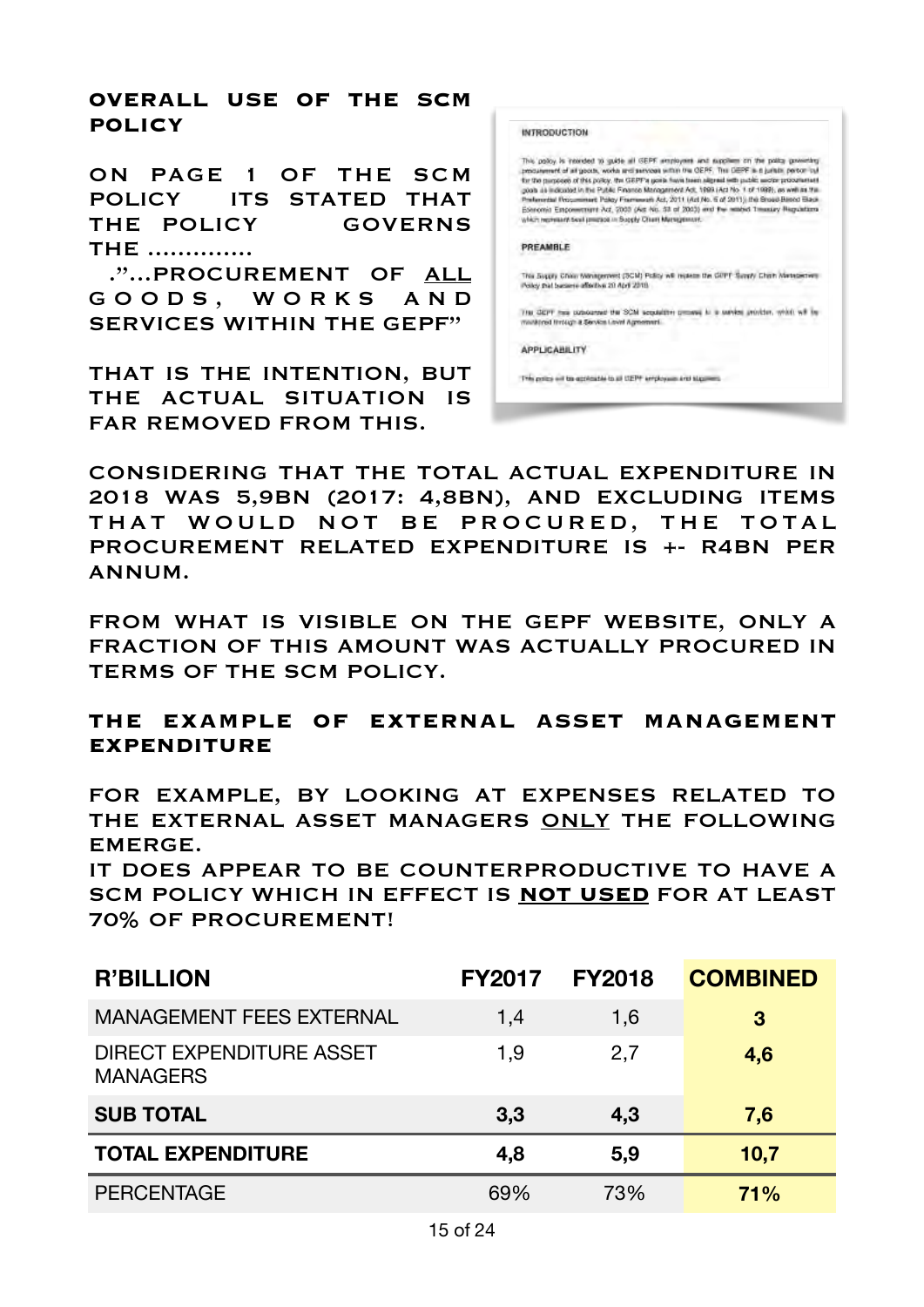THIS DEVIATION IE. THE NON USE OF THE SCM POLICY, IS NOT DISCLOSED IN THE ANNUAL REPORT.

IN ADDITION, THE DIRECT EXPENDITURE INCURRED BY THE EXTERNAL ASSET MANAGER(S) ARE NOT INCLUDED IN THE GEPF BUDGET. SO OVER THE PERIOD OF TWO YEARS (2017 & 2018) AN AMOUNT OF 4,6BILLION WAS EXPENSED OUTSIDE OF THE GEPF'S BUDGET PROCESS AND CONTROL.

THE ABOVE-MENTIONED PROCESS AND OUTCOME DOES NOT APPEAR TO BE ALIGNED WITH THE INVESTMENT BELIEFS OF THE GEPF WHICH STATES THAT...

*"Minimizing the costs of investing is vital for long term*

*investment success, and management fees should promote an alignment of interests between the Fund and its managers. "*

The graph shows that **investment expenses** has been increasing proportionally



more than **Investments** itself AND **Investment income**. Whilst expenses increase, investment income is not following suit suggesting inefficiencies. Between 2015 and 2016, although the investment balance was steadily increasing, relative higher investment expenses were incurred BUT investment income was actually reducing. **The gap exploded in 2014 and is now a full blown crater!**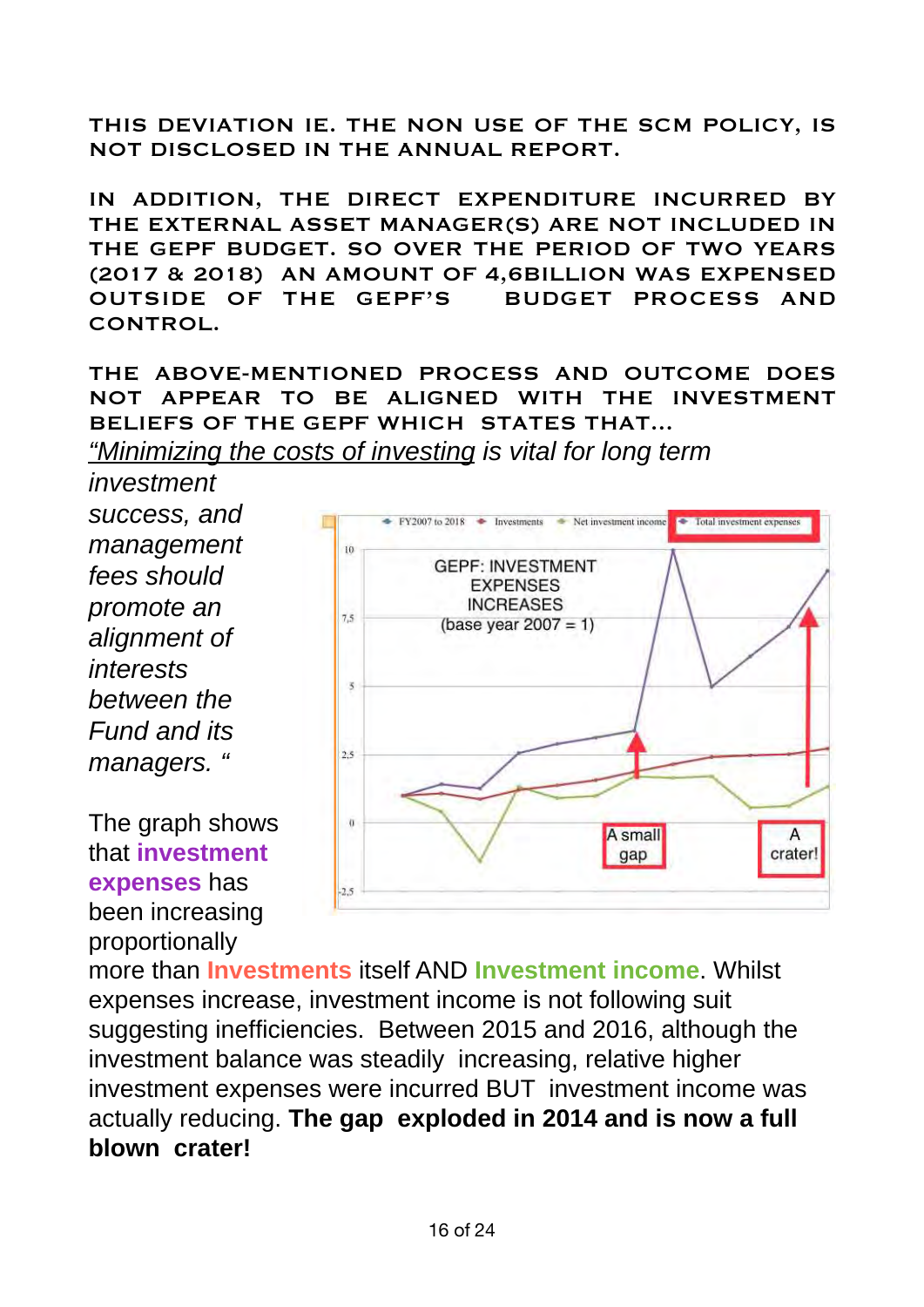### **TENDER INFORMATION ON THE GEPF WEBSITE**

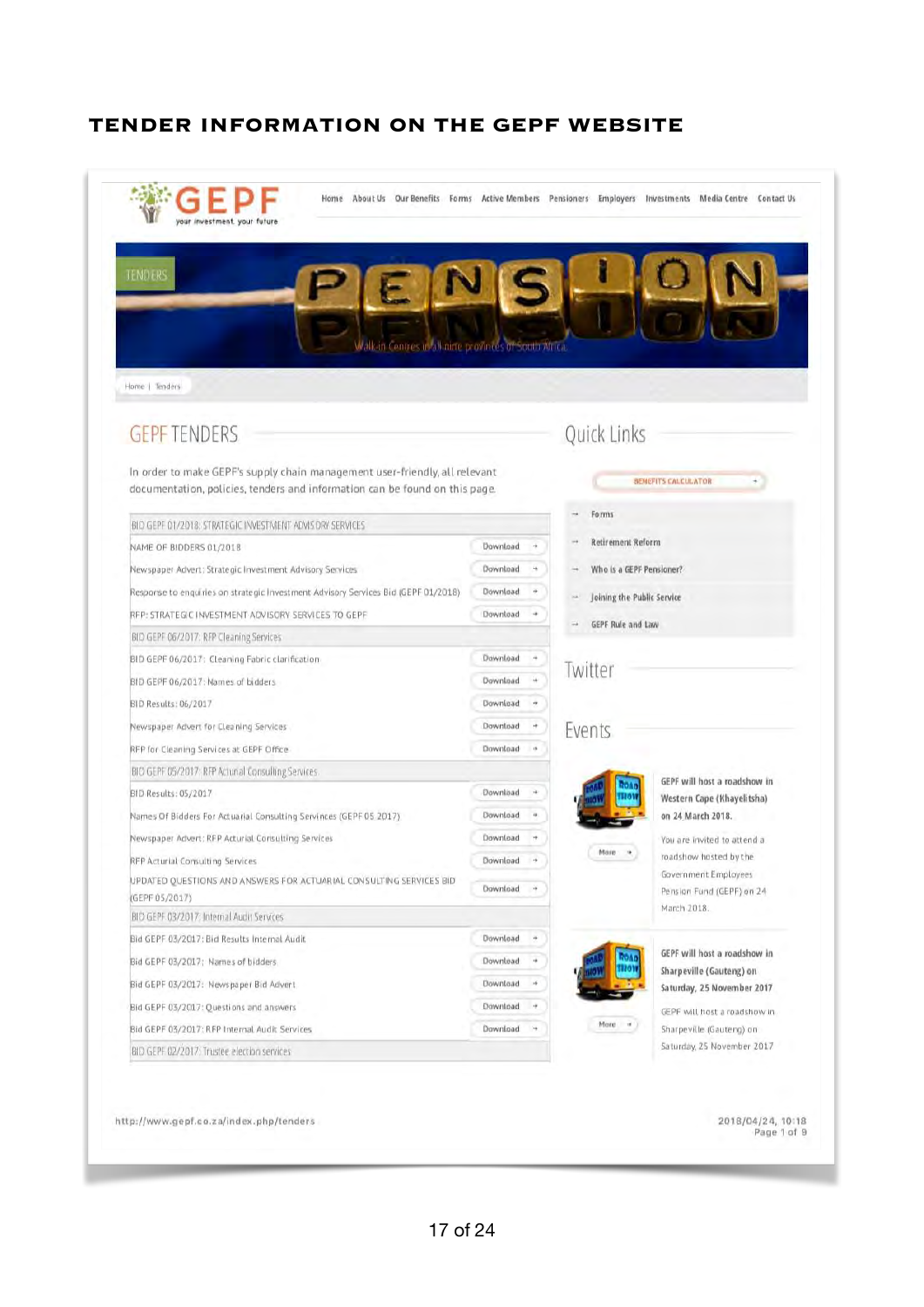#### FROM THE GEPF WEBSITE WE LEARN THE FOLLOWING:

IT APPEARS THAT BID 4/2017 DISAPPEARED? THERE IS NO INFORMATION?

#### **BID5/2017 - ACTUARIAL CONSULTING SERVICE.**

# THE BID RESULTS, WHEN DOWNLOADED, INCORRECTLY REFLECTS THE RESULTS FOR THE CLEANING SERVICES.

**R** ITS UNCLEAR WHO WON THE ACTUARIAL BID AND AT WHAT AMOUNT?

**T H E B I D Q U E S T I O N S A N S W E R E D C O N F I R M E D T H E N O N EXISTENCE OF A QUALIFIED A C T U A R Y I N HOUSE.** 

**IS THIS NOT A C O N C E R N CONSIDERING T H E MAGNITUDE OF THE PENSION LIABILITIES OF THE GEPF?** 

|        | <b>CHAPTER 4: APPOINTMENT OF CONSULTANTS</b>                                                                                                                                                                                                                                                                                                                                                                                                                                                                                                                                                                                                                                                                                   |
|--------|--------------------------------------------------------------------------------------------------------------------------------------------------------------------------------------------------------------------------------------------------------------------------------------------------------------------------------------------------------------------------------------------------------------------------------------------------------------------------------------------------------------------------------------------------------------------------------------------------------------------------------------------------------------------------------------------------------------------------------|
|        | 4.1. Introduction                                                                                                                                                                                                                                                                                                                                                                                                                                                                                                                                                                                                                                                                                                              |
| 4.1.1. | The purpose of this chapter is to explain the procedures for selecting, contracting, and<br>monitoring consultants required for projects. In general, the procedures described in the<br>previous chapter apply. Only the peculiarities of appointing consultants are dealt with<br>herein, as the services to which these procedures apply are of an intellectual and<br>advisory nature. These procedures do not apply to general services such as construction<br>works; manufacturing of goods; operation and maintenance of facilities or plants;<br>surveys; exploratory drilling; aerial photography; satellite imagery; catering; cleaning;<br>and security in which the physical aspects of the activity predominate. |
| 4.1.2. | For the purpose of this policy, the term consultant includes, among others, consulting<br>firms; engineering firms; construction managers; management firms; procurement<br>agents; inspection agents; auditors; other multinational organisations; investment and<br>merchant banks; universities; research agencies; government agencies; non-<br>governmental organisations (NGOs); and individuals with an exclusion of GEPF's<br>employees.                                                                                                                                                                                                                                                                               |
| 4.2.   | <b>Applicability of Procedures</b>                                                                                                                                                                                                                                                                                                                                                                                                                                                                                                                                                                                                                                                                                             |
| 4.2.1. | The procedures outlined herein apply to all contracts for consulting services. In procuring<br>consulting services, an evaluation committee must be appointed and should satisfy itself<br>that:                                                                                                                                                                                                                                                                                                                                                                                                                                                                                                                               |
|        | The procedures to be used will result in the selection of consultants who have the<br>a.<br>necessary professional qualifications:                                                                                                                                                                                                                                                                                                                                                                                                                                                                                                                                                                                             |
|        | b.<br>The selected consultant will carry out the assignment in accordance with the<br>agreed schedule; and                                                                                                                                                                                                                                                                                                                                                                                                                                                                                                                                                                                                                     |
|        | The scope of the services is consistent with the needs of the project.<br>C.                                                                                                                                                                                                                                                                                                                                                                                                                                                                                                                                                                                                                                                   |

#### **H O W M A N Y**

**OTHER PENSION FUNDS IN THE TOP 20 GLOBALLY DO NOT HAVE AT LEAST ONE PROFESSIONAL QUALIFIED ACTUARY ON ESTABLISHMENT?** 

THE WORK STARTED 1 APRIL 2018 WITH A 6% MAXIMUM ESCALATION PROVIDED FOR BASED ON CPI FORECASTS.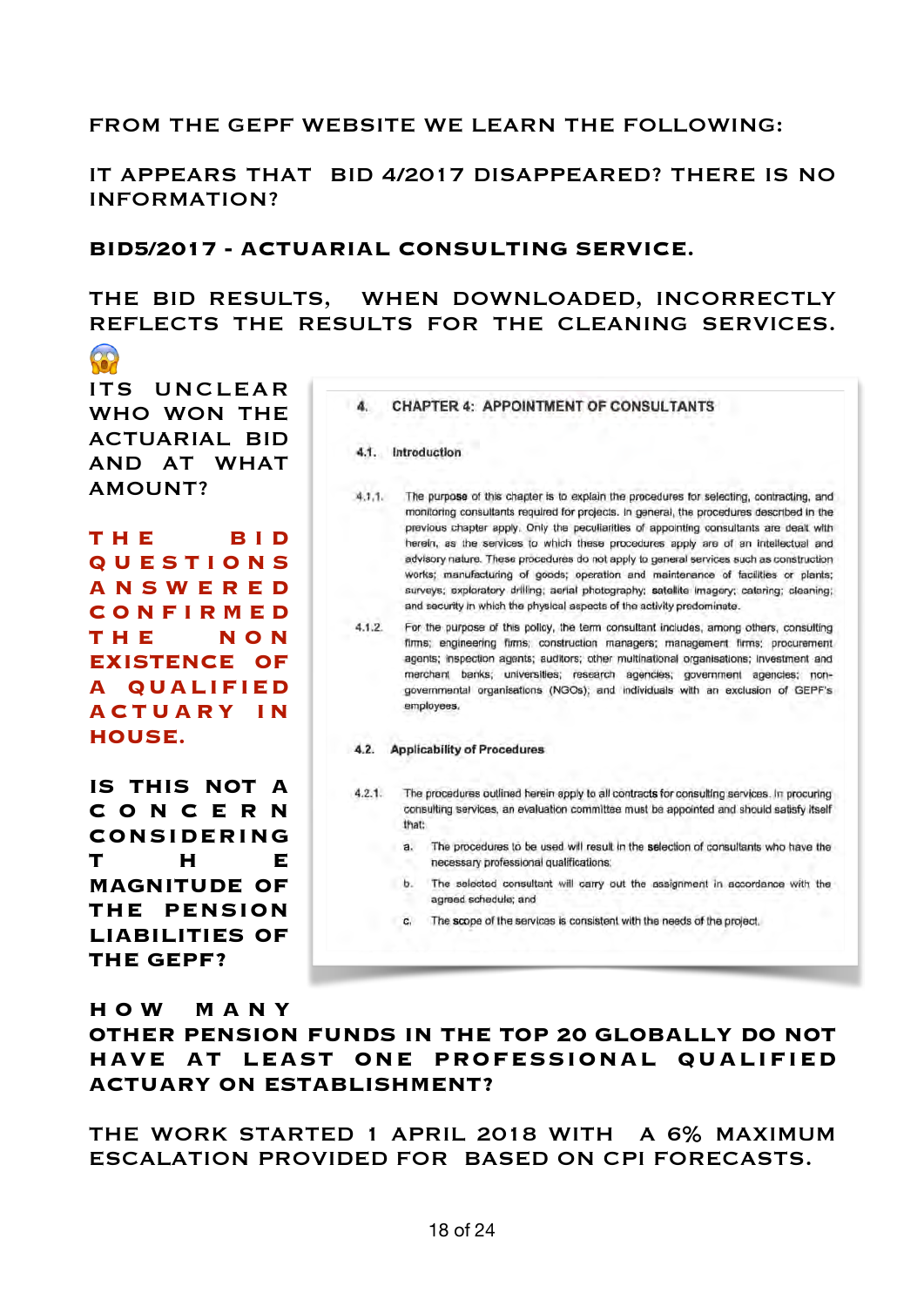REGARDING THE ACTUAL WORK, THE QUESTION REMAINS, WHY COULD THE ACTUARY NOT COMPLETE HIS VALUATION IN 6 MONTHS (APRIL TO SEPTEMBER) TO BE IN TIME FOR INCLUSION IN THE AR? SURELY PROPER PROJECT MANAGEMENT CAN AND SHOULD HAVE THIS OUTCOME AS A RESULT?

#### **EXTERNAL ASSET MANAGER APPOINTMENT**

PERHAPS ITS RELATED TO THE MISSING INFORMATION ON BID 4/2017 BUT THERE IS NO INFORMATION IN THE AR OR ON THE WEBSITE THAT CONFIRMS THAT A COMPETITIVE BIDDING PROCESS WAS FOLLOWED TO APPOINT THE

EXTERNAL ASSET MANAGER(S).

THE SCM POLICY ADOPTED IN 2013 IN CHAPTER 4 CLEARLY STATES THAT ALL CONSULTING SHOULD BE PROCURED VIA A COMPETITIVE PROCESS. THE TERM CONSULTANT INCLUDES MANAGEMENT SERVICES AND GOVERNMENT AGENCIES.

CONSIDERING THAT THE EXPENSES RELATED TO EXTERNAL ASSET MANAGEMENT CONSTITUTES +/- 70% OF TOTAL EXPENDITURE, ITS STILL NOT CLEAR **WHY THE CONTRACT(S) TO PROVIDE EXTERNAL ASSET MANAGEMENT SERVICES HAS NOT BEEN BEEN ALLOCATED AND CONTROLLED IN HOUSE VIA THE GEPF'S OWN SCM POLICY?** 

# **COMBINING ALL THE DISCUSSION POINTS TOGETHER**

**AT THIS TIME YOU MAY VERY WELL THINK, SO WHAT? HOW DOES ALL THESE ISSUES TIE IN TOGETHER.** 

**THE FOLLOWING GRAPH MAY BE OF ASSISTANCE .** 

**THE GEPF LOVES THE GRAPH SHOWING THE INCREASES OF THE INVESTMENT BALANCE OVER A NUMBER OF YEARS AND REACHING R1,8 TRILLION. HOWEVER, INVESTMENTS DON'T GROW BY ITSELF, SO I WILL SHOW THE INVESTMENT EXPENSES INCURRED TO "GROW" THE ASSETS TO ITS CURRENT LEVEL.**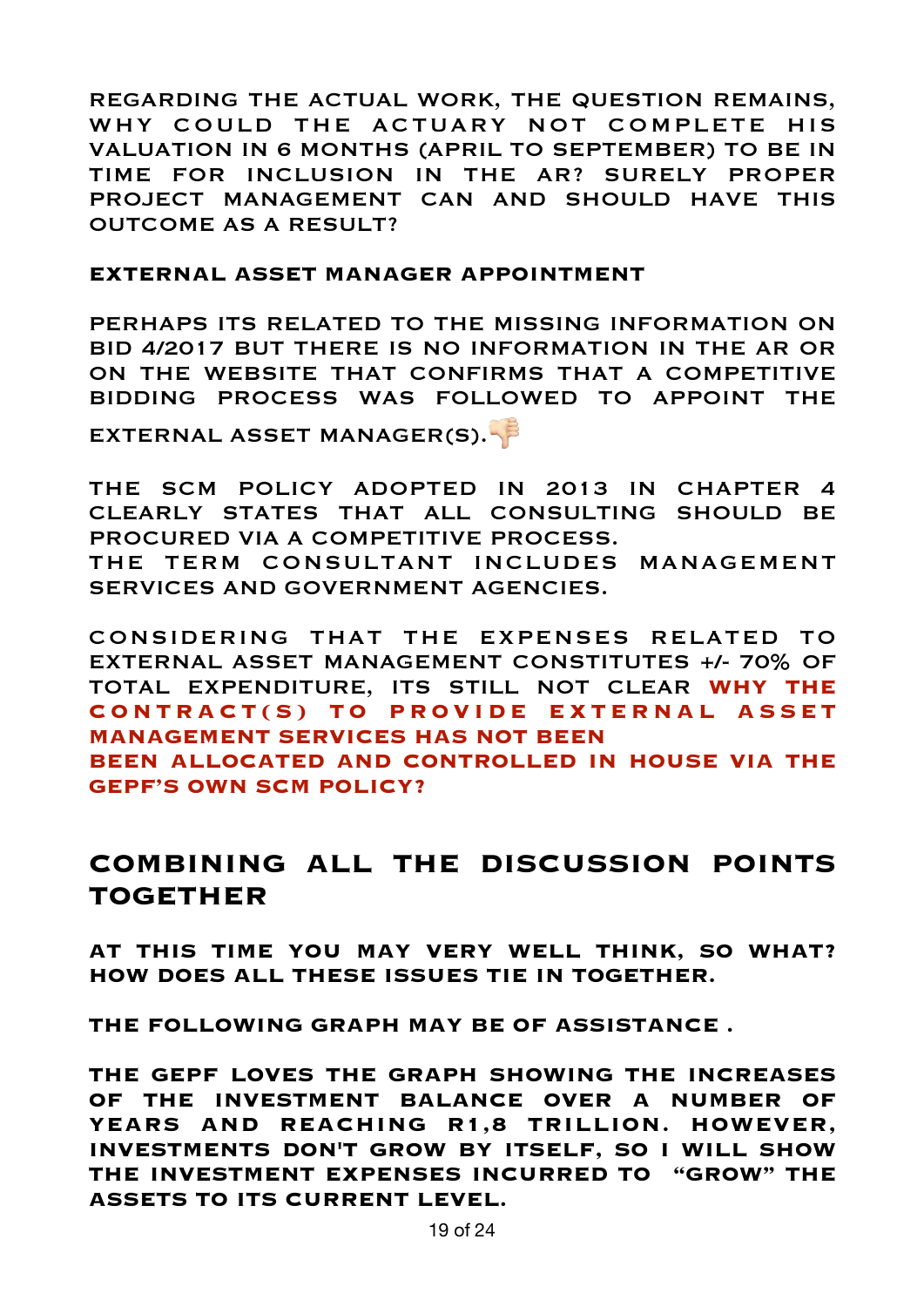### **THEN A PENSION FUND EXISTS TO PAY BENEFITS, AND TO DO THIS THE GEPF INCUR ADMINISTRATION EXPENSES.**

**USING 2007 AS A BASE YEAR LETS LOOK AT THE INCREASES OF ALL THESE ITEMS IN ONE GRAPH.**



**OVERALL PICTURE... EXPENSES AND COSTS ARE INCREMENTALLY EXCEEDING THE GROWTH IN THE INVESTMENT BALANCE, ESPECIALLY SINCE 2014. INVESTMENT EXPENSES HAVE INCREASED FASTER THAN THE UNDERLYING INVESTMENTS BY A RATIO OF 3,4:1 (9,2/2,72)**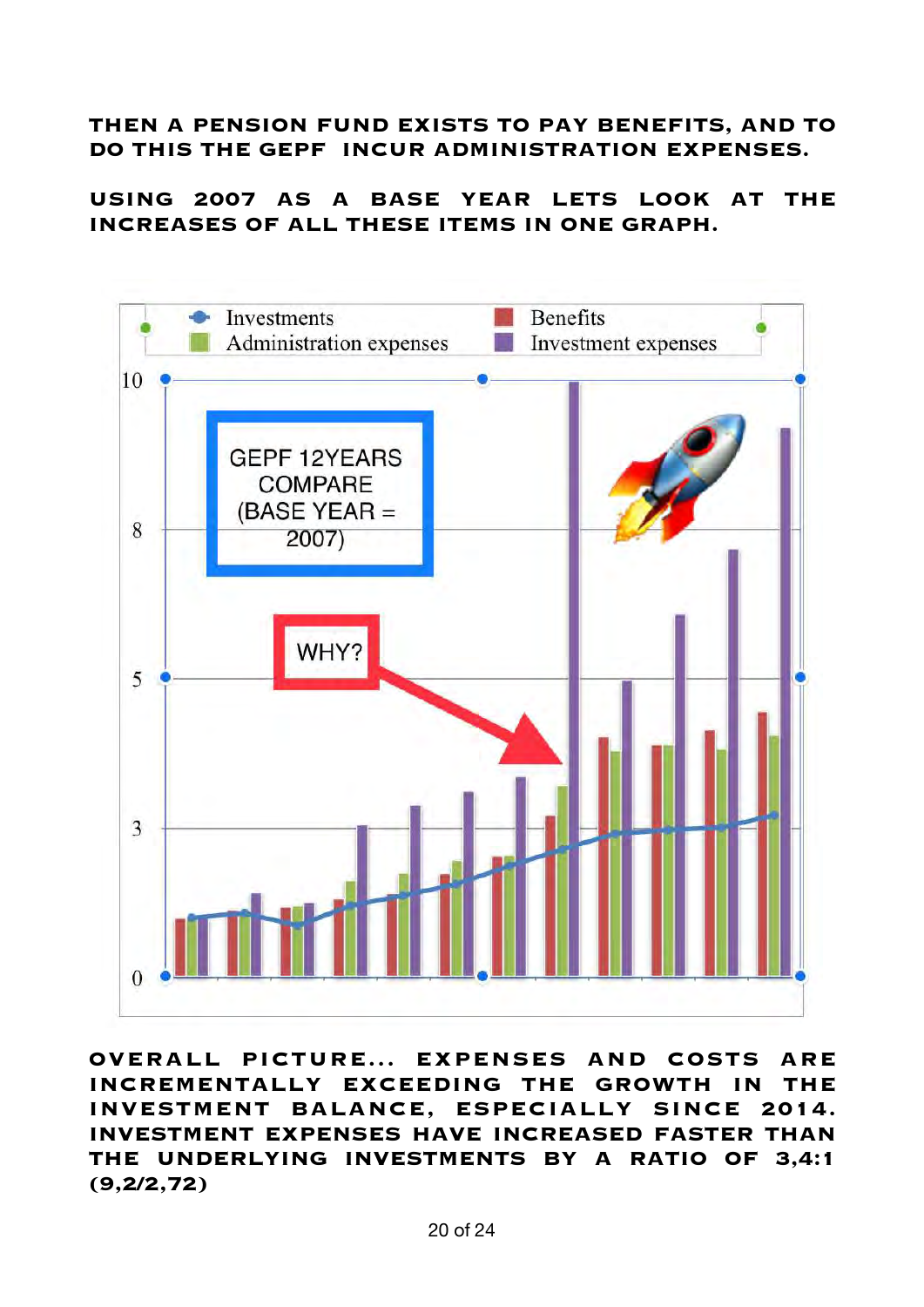| <b>R</b> Billion               | <b>FY2007</b> | <b>FY2018</b> | Compare |
|--------------------------------|---------------|---------------|---------|
| <b>Investments</b>             | 662,33        | 1 801,82      | 2,72    |
| <b>Benefits</b>                | 21,25         | 94,88         | 4,46    |
| <b>Administration expenses</b> | 0,25          | 1,04          | 4,07    |
| <b>Investment expenses</b>     | 0,53          | 4,92          | 9,22    |

FROM 2014 ONWARDS, THE GRAPH CLEARLY INDICATES THAT INVESTMENT EXPENSES IS ON A TRAJECTORY UNRELATED TO THE INVESTMENT BALANCE. THIS IS SURPRISING AND ANOMALOUS. THE TWO SHOULD BE CLOSELY RELATED. IN 2014 SOMETHING SIGNIFICANT OCCURRED AND SINCE THEN INVESTMENT EXPENSES ARE FOREVER RAPIDLY RISING AT ITS OWN PACE. THE MANDATE WITH THE PIC WOULD MAKE FOR INTERESTING READING IF EVER RELEASED.

THE FACT THAT NO COMPETITIVE BIDDING PROCESS IS FOLLOWED PLUS DIRECT EXPENSES FALL OUTSIDE THE GEPF'S BUDGET IS CONTRIBUTING FACTORS TO THIS TREND. ONLY DECISIVE INTERVENTION WILL HALT AND NORMALIZE THIS.

INVESTMENTS ITSELF, AGAIN SINCE 2014, THE GROWTH PREVIOUSLY EVIDENT IS NO MORE. THE INVESTMENT BALANCE IS NOT GROWING IN THE SAME MANNER AS BEFORE 2014. FROM A SEPARATE ANALYSIS THE REASONS ARE TWO FOLD, FIRST, ALL CONTRIBUTIONS RECEIVED ARE NOT INVESTED AND SECONDLY, THE PRODUCTION CAPACITY OF THE ASSETS HAS DETERIORATED.

ADMINISTRATION EXPENDITURE ALSO SHOWED AN SUDDEN UPWARDS INCREASE IN 2014 AND FROM THEN ON SLOWLY INCREASING. AT LEAST THE RELATIVE INCREASE COMPARED TO BENEFITS WAS LESS FROM 2015 ONWARDS.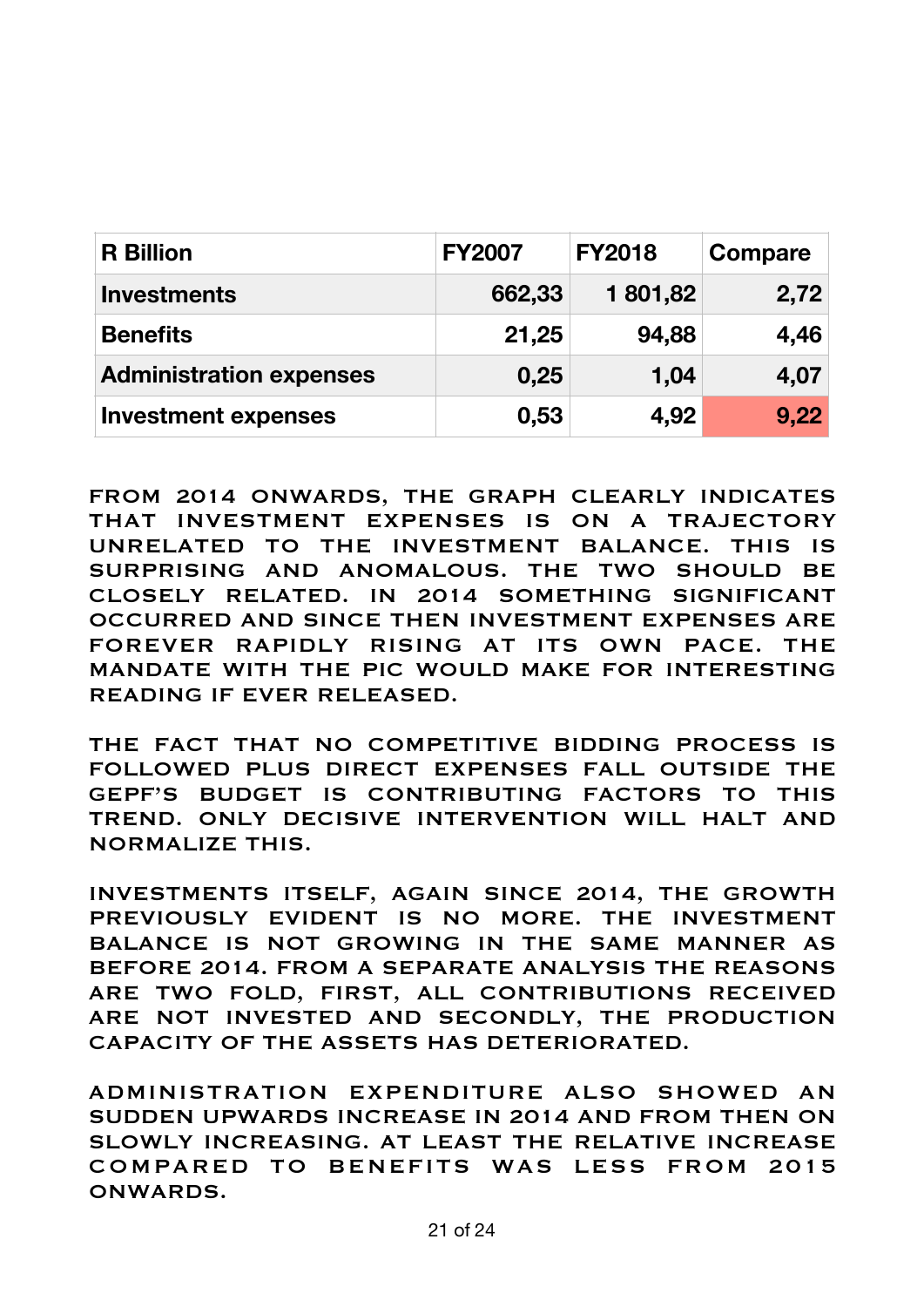BENEFITS. THE GEPF CLAIMS THAT THE INCREASES FROM 2014 AND 2015 ONWARDS CAN BE ATTRIBUTED TO INCREASED RESIGNATIONS. AGAIN, PER A SEPARATE ANALYSIS, OF THE TOTAL R80BILLION INCREASE, ONLY R30BILLION COULD BE READILY EXPLAINED BY RESIGNATIONS. THERE ARE OTHER UNKNOWN REASONS WHICH FURTHER RESEARCH WILL REVEAL.

IN TERMS OF HIGHEST INCREASES OVER THE 12 YEARS, INVESTMENT EXPENSES IS THE CLEAR WINNER.



LETS ISOLATE THREE OF THE INVESTMENT ELEMENTS.

AGAIN THE INCREASES OF THE INVESTMENT EXPENSES COMPARED WITH THE 2007 BASE IS STEEPLY UPWARDS. IF WE LOOK AT THE CASH RETURNS OF INVESTMENTS, THERE IS ALSO AN UPWARD TREND, BUT WHICH IS LESS DYNAMIC.

THIS TREND IS MIRRORED BY THE NET INVESTMENT INCOME UP TO 2015 WHEREAFTER A SIGNIFICANT DROP IS NOTICEABLE. FURTHERMORE THE RAND VALUES OF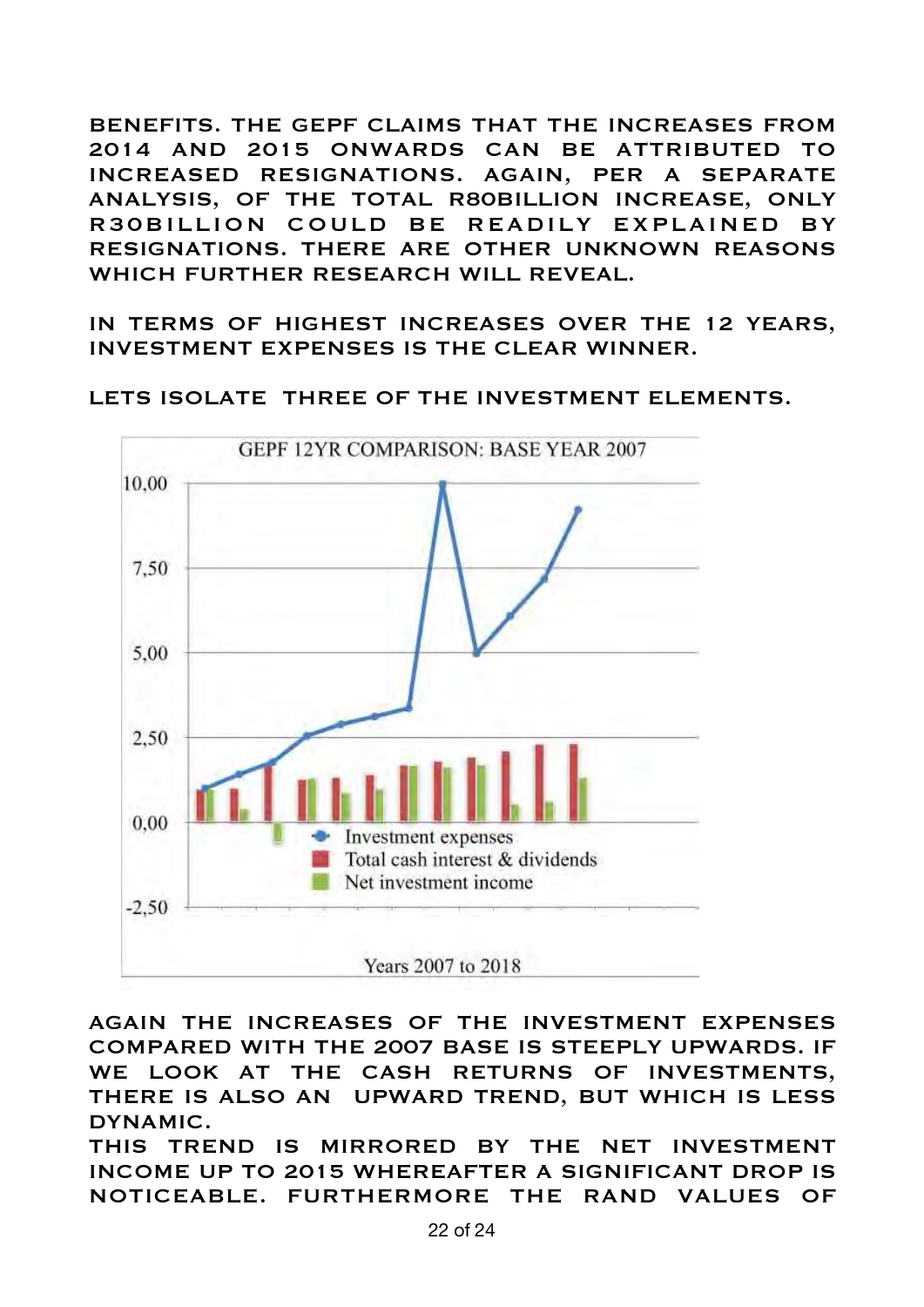TOTAL INVESTMENT INCOME IS STRUGGLING TO MATCH THE 2007 LEVEL, THIS NOTWITHSTANDING THE FACT THAT INVESTMENTS IN 2018 IS 2,7 TIMES MORE THAN IN 2007!

| <b>INVESTMENTS R000</b>         | <b>FY2007</b> | <b>FY2018</b> | <b>COMPARE</b> |
|---------------------------------|---------------|---------------|----------------|
| Investment balance              | 662 330 825   | 1 801 819 134 | 2.72           |
| Total cash interest & dividends | 32 135 807    | 75 089 618    | 2,34           |
| Net investment income           | 115 641 140   | 153 409 209   | 1,33           |
| <b>Investment expenses</b>      | 533 924       | 4923078       | 9,22           |

IN MY VIEW, THIS IS CAUSED BY THE INCREASED UNPRODUCTIVENESS OF THE INVESTMENTS. NET INVESTMENT INCOME IN 2018, RELATIVE TO THE INVESTMENT BALANCE, HAS DIMINISHED BY HALF SINCE 2007. (1,33 / 2,72)

STATED DIFFERENTLY, USING FY2007 AS BENCHMARK, THE NET INVESTMENT INCOME IN 2018 SHOULD HAVE B E E N R 3 1 4 B I L L I O N W H I C H S U G G E S T T H E UNPRODUCTIVENESS OF THE ASSETS COULD BE AS HIGH AS R161BILLION IN 2018..

TO BE MORE CONSERVATIVE I ALSO USED THE DISCOUNT RATES PER THE ACTUARY'S CALCULATIONS IN 2016....

# YOU DECIDE WHETHER YOU ARE AN OPTIMIST, PESSIMIST **OR REALIST.**

| <b>NET INVESTMENT</b><br><b>INCOME 2018 R'Billion</b> | <b>FY2007 RATE</b> | <b>ACTUARY 2016</b><br><b>RATE</b> | <b>ACTUARY 2014</b><br><b>RATE</b> |
|-------------------------------------------------------|--------------------|------------------------------------|------------------------------------|
| <b>RATE OF RETURN</b>                                 | 17,5%              | 12,5%                              | 11,4%                              |
| <b>Projected</b>                                      | 314,6              | 225,2                              | 205,4                              |
| <b>Actual</b>                                         | 153,4              | 153,4                              | 153,4                              |
| <b>Shortfall from the</b><br>benchmark rate           | 161,2              | 71.8                               | 52.0                               |